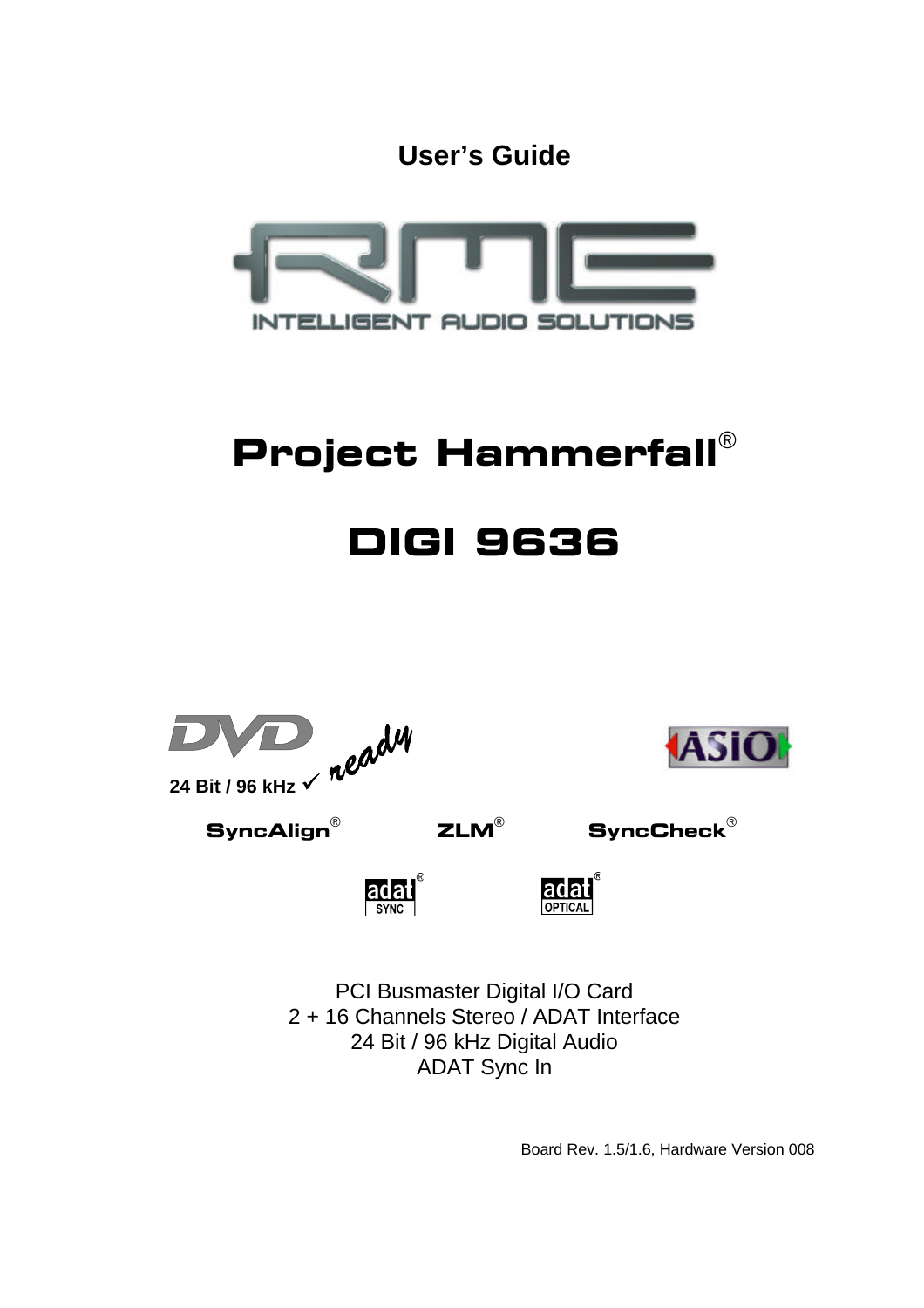# **Contents**

| 1               |      |                                               |  |
|-----------------|------|-----------------------------------------------|--|
| $\mathbf 2$     |      |                                               |  |
| 3               |      |                                               |  |
| 4               |      | Brief Description and Characteristics 3       |  |
| 5               |      | <b>Technical Specifications</b>               |  |
|                 | 5.1  |                                               |  |
|                 | 5.2  |                                               |  |
|                 | 5.3  | Transfer Modes: Resolution/Bits per Sample 4  |  |
| 6               |      |                                               |  |
| 7               |      | <b>Driver Installation</b>                    |  |
|                 | 7.1  |                                               |  |
|                 |      |                                               |  |
|                 | 7.3  |                                               |  |
|                 | 7.4  |                                               |  |
|                 |      |                                               |  |
| 8               |      | <b>Operation and Usage</b>                    |  |
|                 | 8.1  |                                               |  |
|                 | 8.2  |                                               |  |
|                 | 8.3  |                                               |  |
|                 | 8.4  |                                               |  |
|                 | 8.5  | DVD-Playback (AC-3) under MME10               |  |
|                 | 8.6  |                                               |  |
| 9               |      | <b>Configuring the Hammerfall</b>             |  |
|                 | 9.1  |                                               |  |
|                 |      | Clock Modes - Synchronization13               |  |
| 10              |      | <b>Word Clock</b>                             |  |
|                 | 10.1 | Technical Description and Usage15             |  |
|                 | 10.2 |                                               |  |
|                 | 10.3 |                                               |  |
| 11              |      | Using more than one Hammerfall16              |  |
| 12              |      | Special Characteristics of the SPDIF Output16 |  |
| 13 <sup>1</sup> |      | <b>Operation under ASIO 2.0</b>               |  |
|                 | 13.1 |                                               |  |
|                 | 13.2 |                                               |  |
|                 | 13.3 |                                               |  |
|                 | 13.4 |                                               |  |
|                 | 14   | <b>Operation under GSIF</b>                   |  |
|                 |      |                                               |  |
|                 |      |                                               |  |
| 15              |      | <b>Hotline - Troubleshooting</b>              |  |
|                 | 15.1 |                                               |  |
|                 | 15.2 |                                               |  |
| 16              |      |                                               |  |
| 17              |      |                                               |  |
| 18              |      |                                               |  |
| 19              |      |                                               |  |
| 20              |      |                                               |  |
| 21              |      | <b>Diagramme</b>                              |  |
|                 | 21.1 |                                               |  |
|                 | 21.2 | Pin assignment of the cable adapter25         |  |
|                 | 21.3 | ADAT Track routing ASIO 96 kHz 26             |  |
|                 | 21.4 | ADAT Track routing MME 96 kHz27               |  |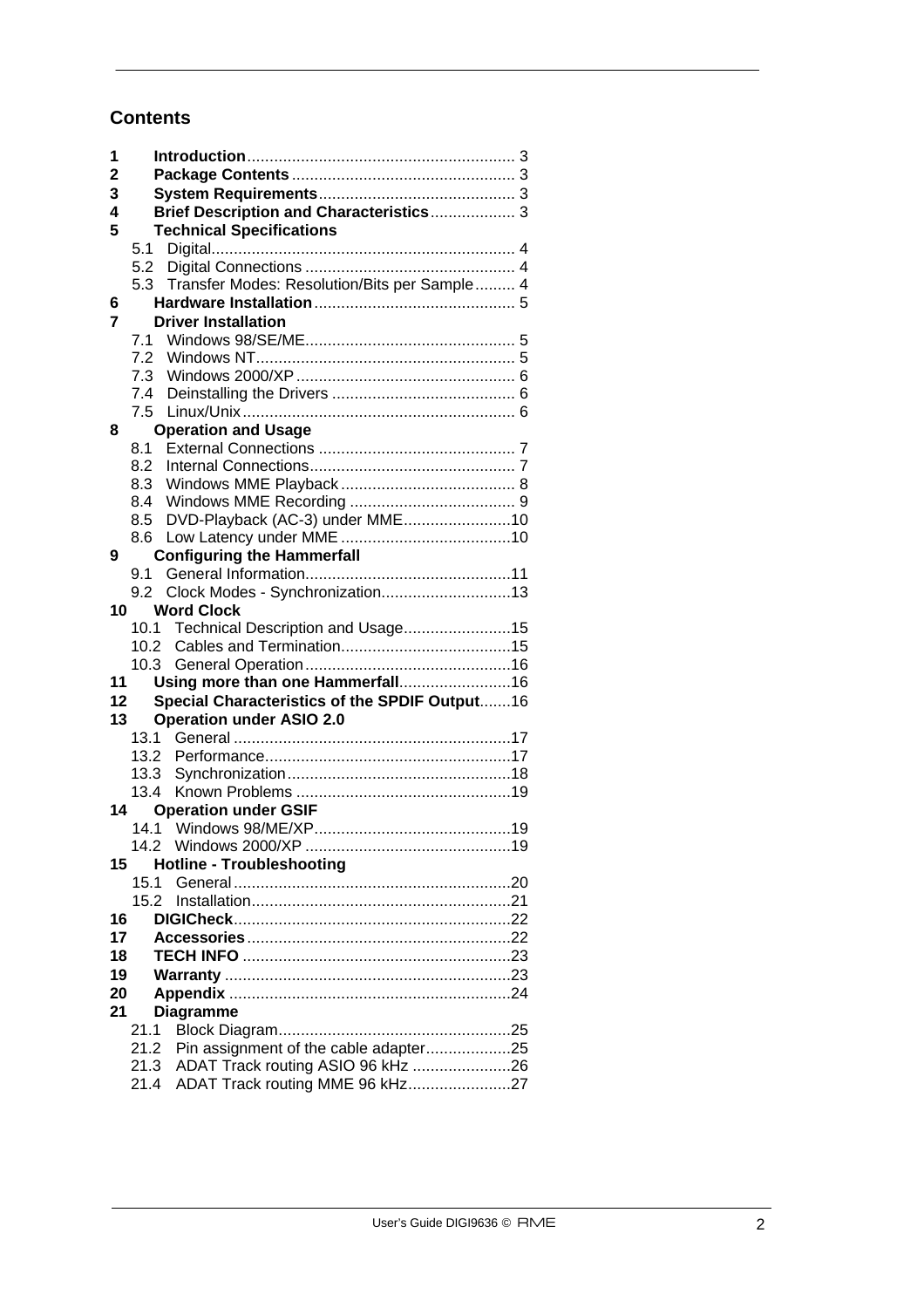# **1. Introduction**

Thank you for choosing the DIGI9636. This card is capable of transferring digital audio data directly to a computer from practically any device equipped with a digital audio interface, be it SPDIF, AES/EBU or ADAT optical. Installation is simple, even for the inexperienced user, thanks to the latest Plug and Play technology and full interrupt-sharing. The numerous unique features and well thought-out configuration dialogue puts the DIGI9636 at the very top of the range of digital audio interface cards.

The package includes drivers for Windows (98/NT/2000/XP) and MacOS. An ALSA driver for Linux or Unix is also available (see chapter 7.4).

Our high-performance philosophy guarantees maximum system performance by executing all functions directly in hardware and not in the driver (i.e. the CPU).

The optional Expansion Board turns the DIGI9636 into the fully equipped DIGI9652 (Project Hammerfall). After purchase of the Expansion Board please use the manual of the DIGI9652.

# **2. Package Contents**

Please check that your DIGI9636 package contains each of the following:

- DIGI9636 PCI card
- Quick Info quide
- RME Driver CD
- Adapter cable (D-type to D-type/phono)
- Internal cable (2-core)
- 2 optical cable (TOSLINK), 2 m (6.6 ft)

## **3. System Requirements**

- Windows 98/NT/2000/XP, MacOS or Linux
- A free PCI rev. 2.1 Busmaster slot

## **4. Brief Description and Characteristics**

- PCI Busmaster interface with additional burst FIFO
- Hammerfall design: 0% (zero!) CPU load, even using all 36 ASIO channels
- All settings can be changed in real-time
- Enhanced mixed mode: ADAT In, SPDIF In, and all outputs can be used simultaneously
- 8 available buffer sizes/latencies: 1.5 / 3 / 6 / 12 / 23 / 46 / 93 / 186 ms
- Sample Split technology for 8 channel, 96 kHz/24-bit record/playback via ADAT optical
- Slave and master clock modes
- Automatic and intelligent master/slave clock control
- Unsurpassed Bitclock PLL (audio synchronization) in ADAT mode
- Word clock input and output
- ADAT Sync in (9-pin D-type) for sample-accurate transfer
- Zero Latency Monitoring: Hardware bypass per track, controlled by Punch in/out
- Enhanced ZLM prevents noises during asynchronous full duplex transfer
- SyncAlign guarantees sample aligned and never swapping channels
- SyncCheck tests and reports the synchronization status of input signals
- Full interrupt-sharing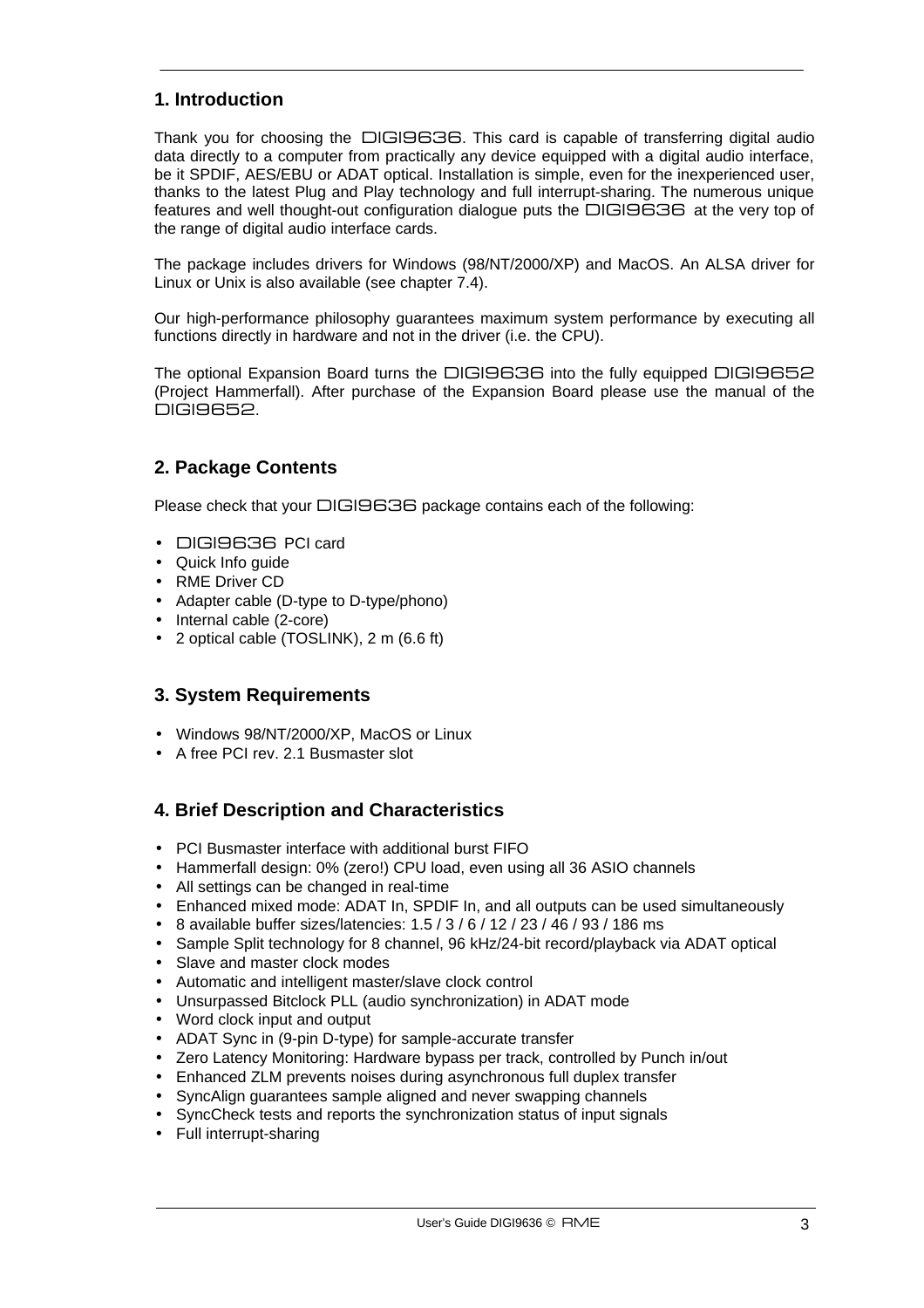# **5. Technical Specifications**

# **5.1 Digital**

- Ultra-low jitter S/PDIF: < 1 ns in PLL mode (44.1 kHz, optical in)
- Ultra-low jitter ADAT: < 2 ns in PLL mode (44.1 kHz, optical in)
- Input PLL ensures zero dropout, even at more than 40 ns jitter
- Bitclock PLL for trouble-free varispeed operation in ADAT mode
- High-sensitivity input stage (< 0.2 Vss input level)
- Output voltage 0.8V (consumer mode, phono) or 2.3V (professional mode)
- Sample frequencies: 32 / 44.1 / 48 / 88.2 / 96 kHz and variable (wordclock) supported

### **5.2 Digital Interface**

- Phono input and output ground-free transformer coupled
- Connectors: optical (TOSLINK), phono, internal (CD-ROM/Sync in, Sync out)
- Clocks: ADAT Sync In, word clock I/O
- Formats: SPDIF (Consumer and Professional), ADAT optical

### **5.3 Transfer Modes: Resolution / Bits per Sample**

ASIO:

• 24 or 32 bit, 4 byte (stereo 8 byte)

This format is compatible with 16-bit and 20-bit. Resolutions below 24-bit are handled by the audio application. The card works internally with 32-bit data, but audio data transfer is limited to 24-bits. As no additional Channel Status bits are transferred RME's TMS (Track Marker Support) is not available. Furthermore, DIGICheck's *Channel Status Display* is deactivated.

MME:

- 16 bit, 2 byte (stereo 4 byte)
- 20 bit, 3 byte MSB (stereo 6 byte)
- 20 bit, 4 byte MSB (stereo 8 byte)
- 24 bit, 3 byte (stereo 6 byte)
- 24 bit, 4 byte MSB (stereo 8 byte)
- 32 bit, 4 byte (stereo 8 byte)

Channel Interleave operation is not supported. As no additional Channel Status bits are transferred RME's TMS (Track Marker Support) is not available. Furthermore, DIGICheck's *Channel Status Display* is deactivated.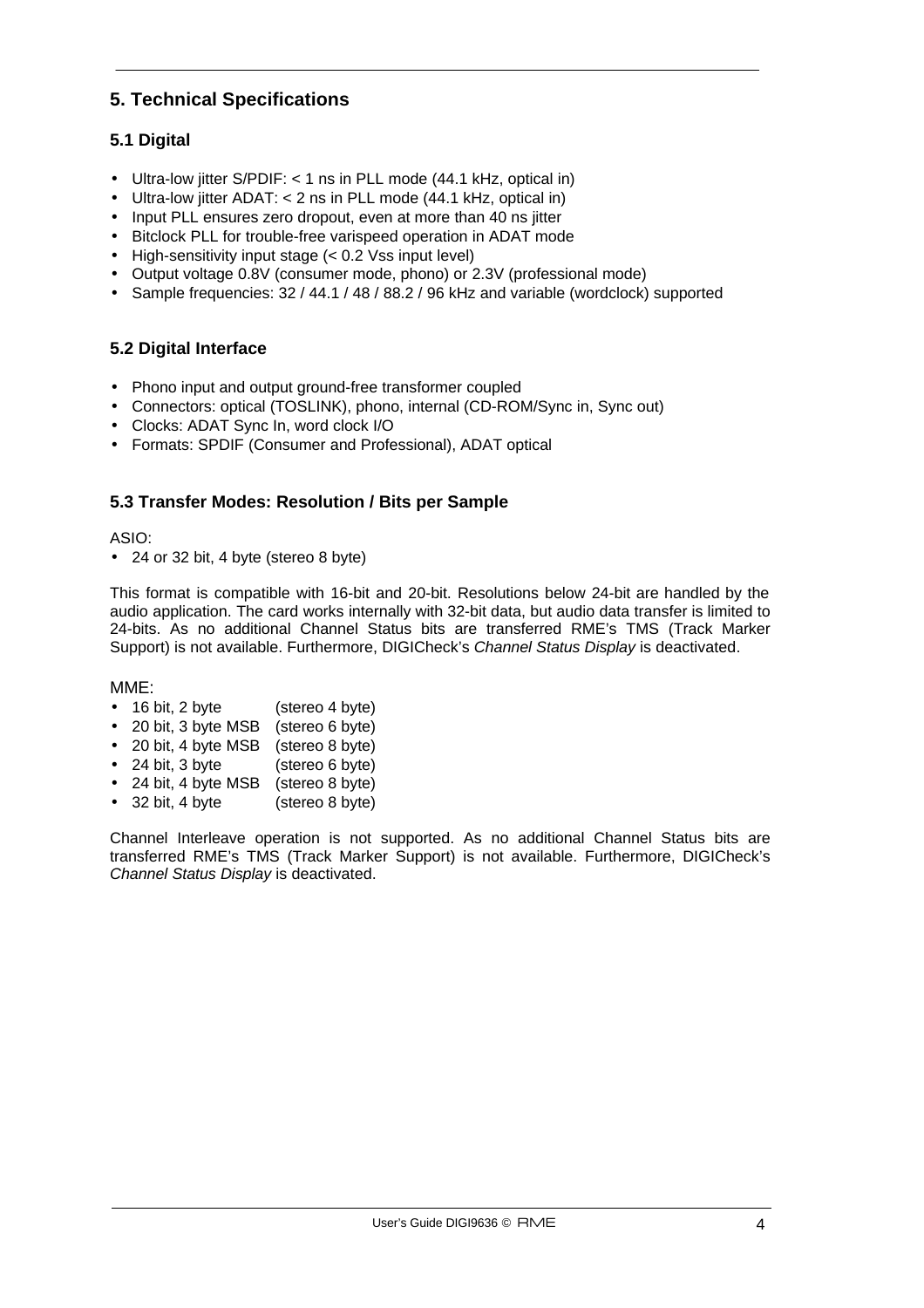## **6. Hardware Installation**

Ø

*Before installing the DIGI9636, please make sure the computer is switched off and the power cable is disconnected from the mains supply. Inserting or removing a PCI card while the computer is in operation can cause irreparable damage to both motherboard and card!*

- 1. Disconnect the power cord and all other cables from the computer.
- 2. Remove the computer's housing. Further information on how to do this can be obtained from your computer´s instruction manual.
- 3. Important: Before removing the DIGI9636 from its protective bag, discharge any static in your body by touching the metal chassis of the PC.
- 4. Insert the DIGI9636 firmly into a free PCI slot, press and fasten the screw.
- 5. Replace the computer's housing.
- 6. Reconnect all cables including the power cord.

#### **7. Driver Installation**

#### **7.1 Windows 98/SE/ME**

After the hardware has been installed correctly (see 6. Hardware Installation), and the computer has been switched on, Windows will recognize the new hardware component and start its 'Add New Hardware Wizard'. Insert the RME Driver CD into your CD-ROM drive, and follow further instructions which appear on your computer screen. The driver files are located in the directory **\Hammerfall W98** on the RME Driver CD.

Windows will install the DIGI9636 driver, and will register the card in the system as a new audio device. The computer should now be re-booted.

*Unfortunately, there are rare cases where the CD-ROM path (i.e. its drive-letter) has to be typed in again during the copy process.*

The Hammerfall is configured using the DIGI9636 driver's Settings dialog (see section 9.1)

#### **7.2 Windows NT**

As automatic hardware recognition has not been implemented in Windows NT 4.0 the drivers have to be installed 'by hand'.

After the hardware has been installed correctly (see 6. Hardware Installation) and Windows NT has been booted, insert the RME Driver CD into your CD-ROM drive. Register the new device by starting >Control Panel /Multimedia /Devices /Audio Devices /Add<. Change the directory to **\Nt** in the CD-ROM. Windows NT will now install the driver. The RME Settings dialog will open automatically.

A click on 'OK' finishes the installation. After a reboot the DIGI symbol will show up in the systray of the taskbar. The DIGITray tool will be loaded automatically each time when booting NT.

A left mouse click on the DIGI96 symbol starts the 'Settings' dialog. The NT driver supports any combination of up to three RME cards. The driver is installed only once for all cards in the system.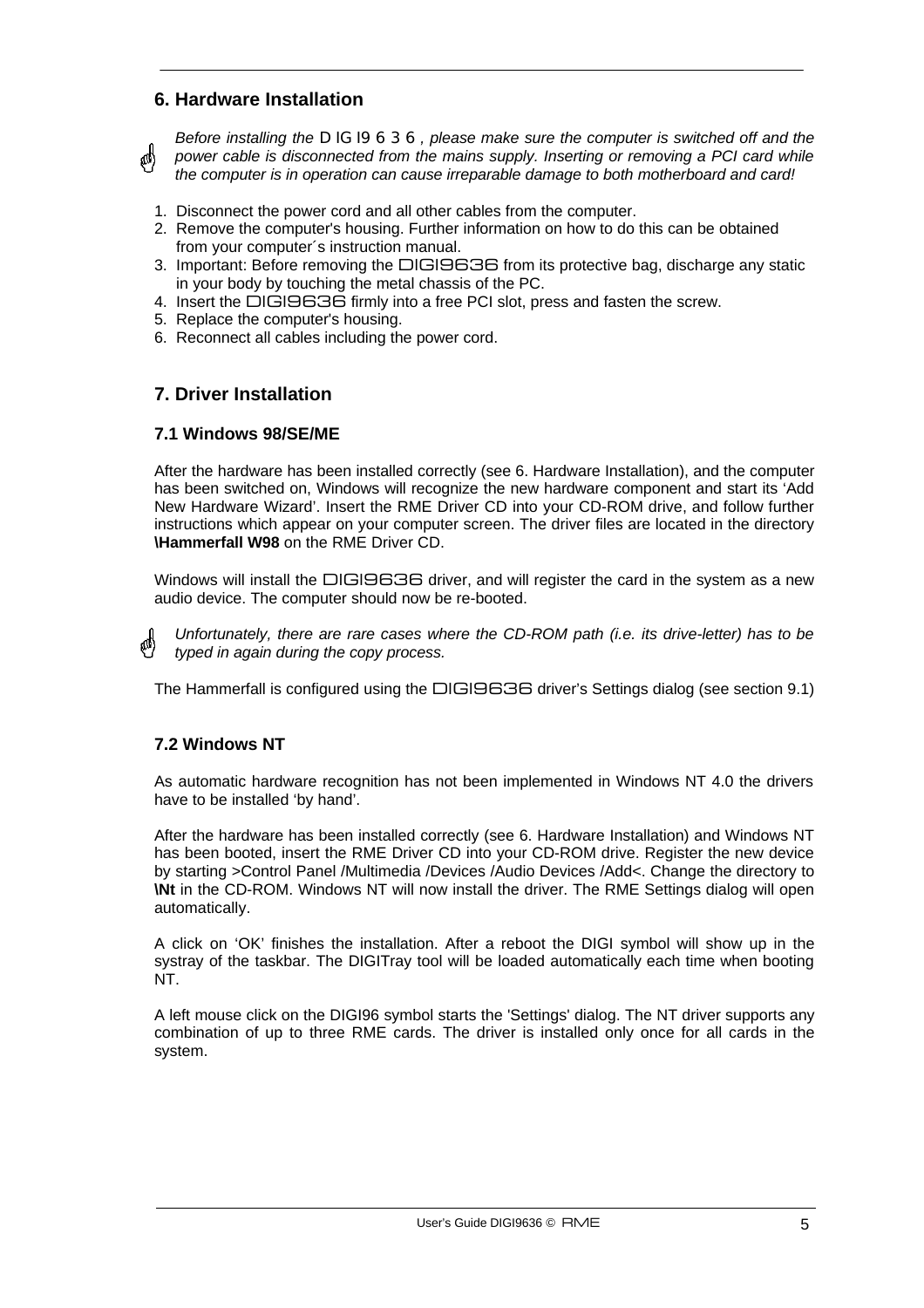#### **7.3 Windows 2000/XP**

After the hardware has been installed correctly (see 6. Hardware Installation), and the computer has been switched on, Windows will recognize the new hardware component and start its 'Hardware Wizard'. Insert the RME Driver CD into your CD-ROM drive, and follow further instructions which appear on your computer screen. The driver files are located in the directory **\Hammerfall W2k** on the RME Driver CD.

Windows will install the DIGI9636 driver, and will register the card in the system as a new audio device. The computer should now be re-booted.

The Hammerfall is configured using the DIGI9636 driver's Settings dialog (see section 9.1)

#### **7.4 Deinstalling the Drivers**

A deinstallation of the Hammerfall's driver files is not necessary – and not supported by Windows anyway. Thanks to full Plug & Play support, the driver files will not be loaded after the hardware has been removed. If desired these files can then be deleted manually.

Unfortunately Windows Plug & Play methods do not cover the additonal autorun entries of the Settings dialog and the registering of the ASIO driver. Those entries can be removed from the registry through a software deinstallation request. This request can be found (like all deinstallation entries) in *Control Panel, Software*. Click on the entry 'RME Hammerfall Tray Tools', or 'RME Hammerfall'.

#### **7.5 Linux/Unix**

An ALSA driver for Linux/Unix and further information on ALSA is available at http://www.alsa-project.org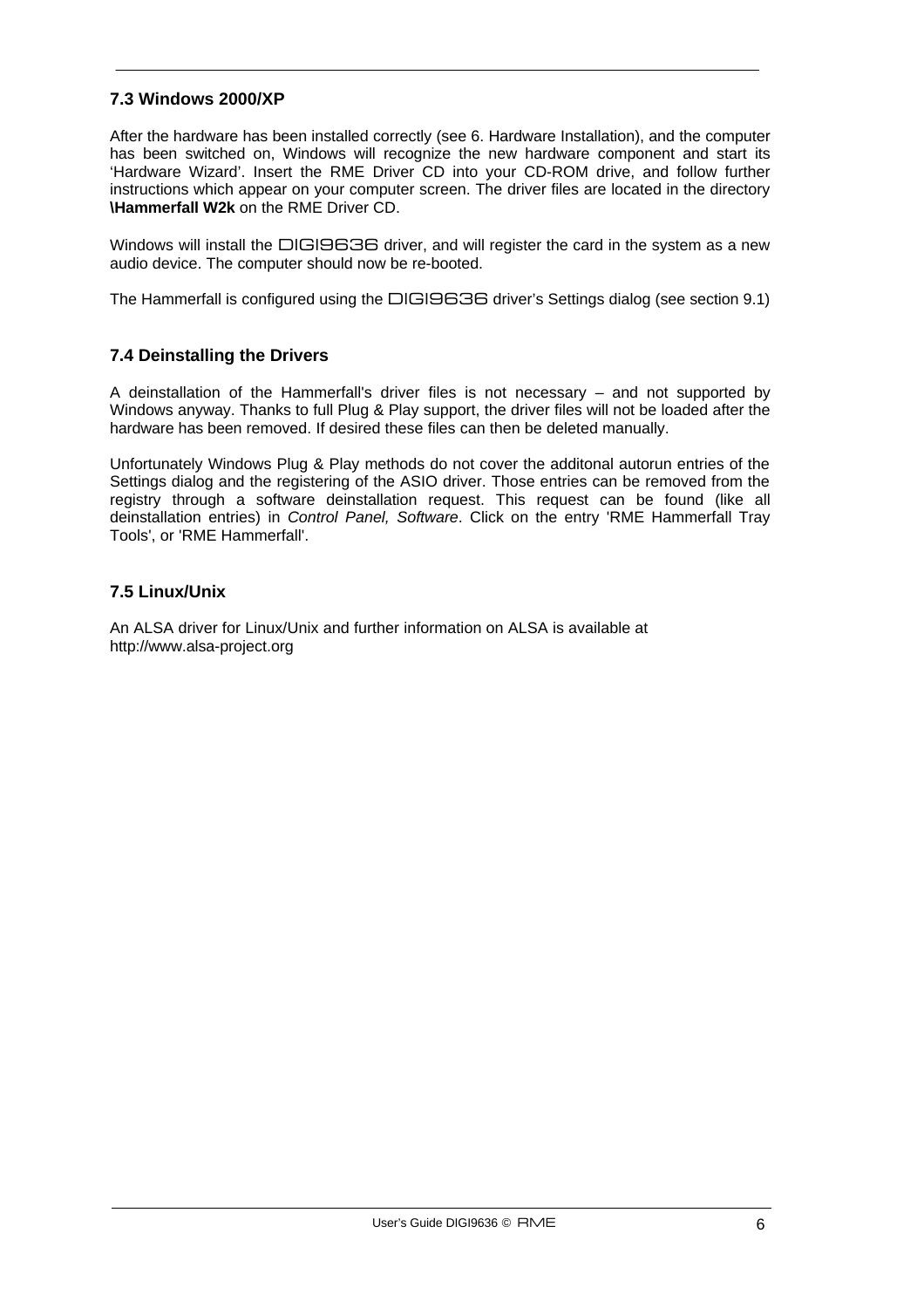# **8. Operation and Usage**

# **8.1 External Connections**

The card's bracket has two ADAT optical inputs and two ADAT optical outputs, as well as a 9 pin D-type socket. Coaxial SPDIF input and output requires plugging in the adapter cable, whereby the red phono socket is the output. The ADAT1 I/O next to the D-type socket can also be used for optical SPDIF, if this mode is selected in the Settings dialog.



An input is selected via the Settings dialog (started by clicking on the hammer symbol in the system tray). Hammerfall accepts the commonly used digital audio formats, SPDIF as well as AES/EBU. Channel status and copy protection are ignored.

In SPDIF mode, identical signals are available at both the optical and the coaxial outputs. An obvious use for this would be simply connecting two devices, i.e. using the DIGI9636 as a splitter.

To receive signals in AES/EBU format, an adapter cable is required. Pins 2 and 3 of a female XLR plug are connected individually to the two pins of a phono plug. The cable shielding is only connected to pin 1 of the XLR - not to the phono plug.



The ground-free design using transformers for digital inputs and outputs enables trouble-free connection to all devices, and perfect hum rejection.

#### **8.2 Internal Connections**

The internal digital input (connector ST3 on the circuit board, CD IN) can be connected to the digital output of an internal CD-ROM drive. This allows for a direct transfer of digital audio data within the computer.

Since board revision 1.5 it also allows to use an AEBx-I, when a 3-wire cable connects ST7 on both AEBx-I and Hammerfall.

Additionally board revision 1.5/1.6 offers two internal outputs, labeled ADAT1OUT (ST5) und ADAT2OUT (ST9). These can be used to operate one AEBx-O each, for a maximum of 16 analog outputs. The audio data are the same as on the corresponding optical output.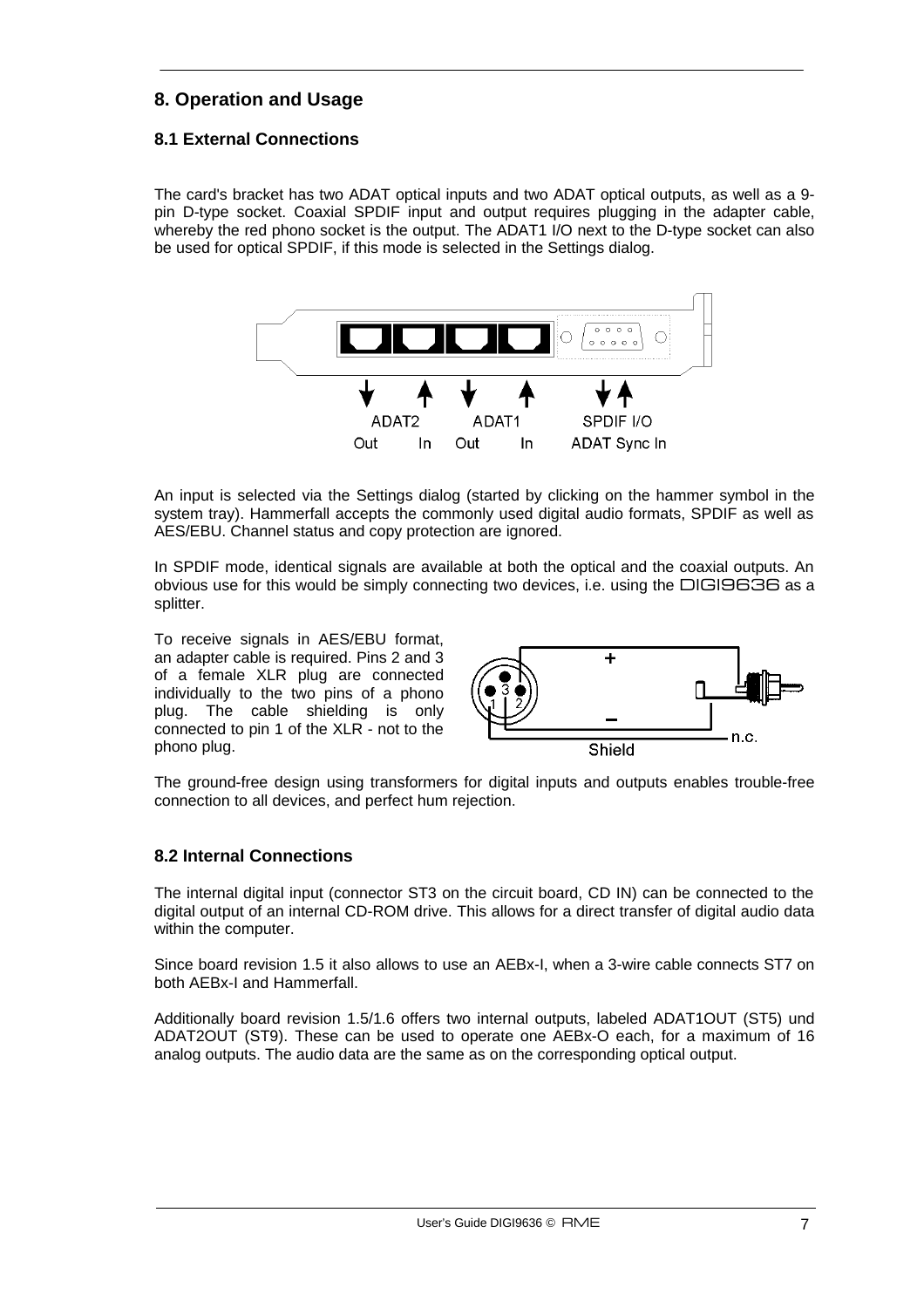#### **8.3 Windows MME Playback**

The Hammerfall can play back audio data only in supported formats (sample rate, bit resolution). Otherwise an error message appears (for example at 22 kHz and 8 bit).

In the audio application being used, DIGI9636 must be selected as output device. This can often be found in the *Options, Preferences* or *Settings* menus under *Playback Device, Audio Devices, Audio* etc. We recommend using 24-bit resolution for playback, to make full use of the DIGI9636's potential.

We strongly recommend switching all system sounds off (via >Control Panel /Sounds<). Also Hammerfall should not be the *Preferred Device* for playback, as this could cause loss of synchronization and unwanted noises. If you feel you cannot do without system sounds, you should consider buying a cheap Blaster clone and select this as *Preferred Device* in >Control Panel /Multimedia /Audio<.

The RME Driver CD includes step by step instructions for configuring many popular audio applications, found in the directory **\rmeaudio.web\english\techinfo\conf**.

The screenshot to the right shows a typical configuration dialogue as displayed by a (stereo) wave editor. After selecting a device, audio data is sent either to S/PDIF or to the ADAT ports, depending on which has been selected as playback device.

Increasing the number and/or size of audio buffers may prevent the audio signal from breaking up, but also increases latency i.e. output is delayed. For

| Preferences                                                                                                                   |                                                                             |
|-------------------------------------------------------------------------------------------------------------------------------|-----------------------------------------------------------------------------|
| General   I: Audio Card   7 Appearance   0 Editing   8                                                                        | File<br>Display                                                             |
| <b>Playback</b><br>DIGI9636 SPDIF Out (2)<br>Ð<br>DIGI9636 SPDIF Out (2)<br>DIGI9636 ADAT1<br>Dut (1+2)(2)                    | Recording<br>DIGI9636 ADAT1 In (1+2)(2)<br>O<br>H<br>Buffer Number 4        |
| DIGI9636 ADAT1 Out (3+4)(2)<br>DIGI9636 ADAT1 Out (5+6)(2)<br>Latency (16bit/44.1k stereo) : 185 ms<br>Convert mono to stereo | Buffer Size 8192<br>H                                                       |
| Preferred Playback Resolution<br>C 8 bit C 16 bit C 20 bit C 24 bit C 24 bit alt                                              | Auto-Stop if drops out<br>⊽<br>₿<br>Threshold 20                            |
| Playback cursor<br><b>Get position from audio-driver</b><br>⊽<br>H<br>Correction [+- 500 ms] 0 ms                             | Playback Browser<br>Sensitivity 300 ms<br>昌<br><b>Restrict to Play Tool</b> |
| <b>X</b> Cancel<br>OK                                                                                                         | 2<br>Help                                                                   |

synchronized playback of audio and MIDI (or similar), be sure to activate the checkbox 'Get position from audio driver'. Even at higher buffer settings in a mixed Audio/MIDI environment, sync problems will not arise because the DIGI9636 always reports the current play position correctly (even while recording - essential for chase lock synchronization).

The DIGI9636 ADAT optical interface allows sample rates of up to 96 kHz using a standard ADAT recorder. Single-channel data at this frequency requires two ADAT channels, achieved using the 'Sample Split' technique. This reduces the number of available ADAT channels from 16 to 8. Under Windows MME, channels are routed to ADAT devices in doublespeed mode as follows:

- Only stereo pairs (1+2) and (3+4) of each ADAT port are available
- Channel 1 is routed to channels 1 and 2, channel 2 is routed to 3 and 4 etc.

Please refer to the diagram 'ADAT Track Routing, MME 96 kHz', section 21. Routing for record and playback is identical.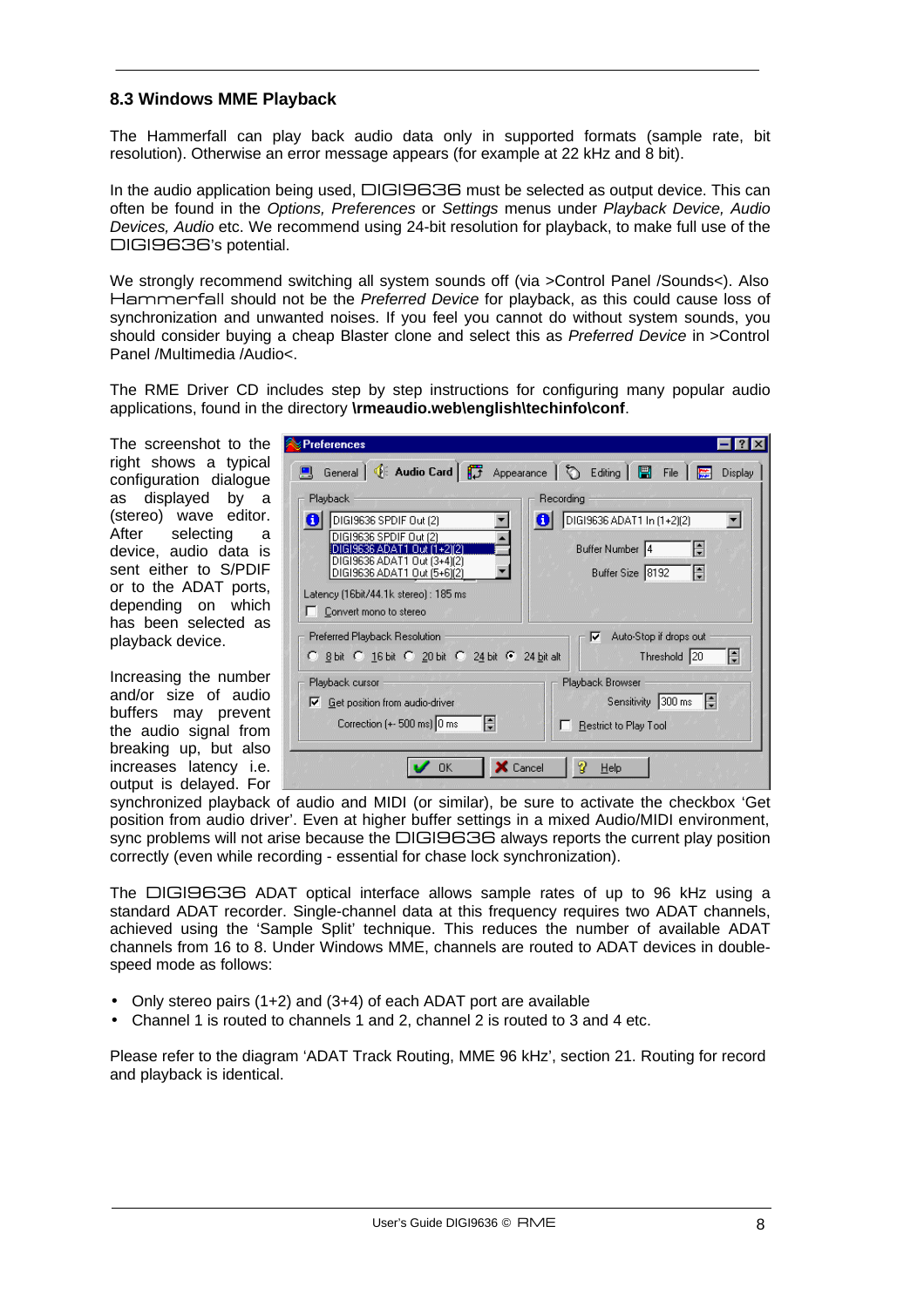### **8.4 Windows MME Recording**

Unlike analog soundcards which produce empty wave files (or noise) when no input signal is present, digital I/O cards always need a valid input signal to start recording.

To take this into account, RME has included two unique features in the DIGI9636: a comprehensive I/O signal status display (showing sample frequency, lock and sync status) in the Settings dialogue, and the protective *Check Input* function.

If a 48 kHz signal is fed to the input and the application is set to 44.1 kHz, *Check Input* stops the system from recording. This prevents faulty takes, which often go unnoticed until later on in the production. Such tracks appear to have the wrong playback rate - the audio quality as such is not affected.

The sample frequency shown in the Settings dialog (see chapter 9, screenshot Settings) is useful as a quick display of the current configuration (the board itself and all connected external equipment). If no sample frequency is recognized, it will read 'No Lock'.

With this configuring any suitable audio application for digital recording is simple. After selecting the required input, DIGI9636 displays the current sample frequency. This parameter can then be changed in the application's audio attributes (or similar) dialogue.

The screenshot to the right shows a typical dialogue used for changing basic parameters such as sample frequency and resolution in an audio application.

Any bit resolution can be selected, providing it is supported by both the audio hardware and the software. Even if the input signal is 24 bit, the application can still be set to record at 16-bit resolution. The lower 8 bits (and therefore any signals about 96dB below maximum level) are lost entirely. On the other hand, there is nothing to gain from recording a 16-bit signal at 24-bit resolution - this would only waste precious space on the hard disk.



It often makes sense to monitor the input signal or send it directly to the output. The DIGI9636 includes a useful input monitor function for just this purpose (see *Monitoring* in the Settings dialog). Activating Record or Pause in the application causes the input signal to be routed directly to the corresponding output. However, some applications block monitoring by constantly activating playback, even if the track is empty. This is often required by programs to ensure that timing and punch I/O will work correctly.

Currently two solutions exist which enable real-time monitoring even when when playback is active. Our ZLM (Zero Latency Monitoring) technology allows monitoring in Punch I/O mode with this the card behaves like a tape machine. This method has been implemented in all versions of Samplitude (by SEK'D), and can be activated using the global track option 'Hardware monitoring during Punch'.

The other solution is Steinberg's ASIO protocol with our ASIO 2.0 drivers and all ASIO 2.0 compatible programs. When 'ASIO Direct Monitoring' has been switched on the input signal is routed in real-time to the output whenever Record is started.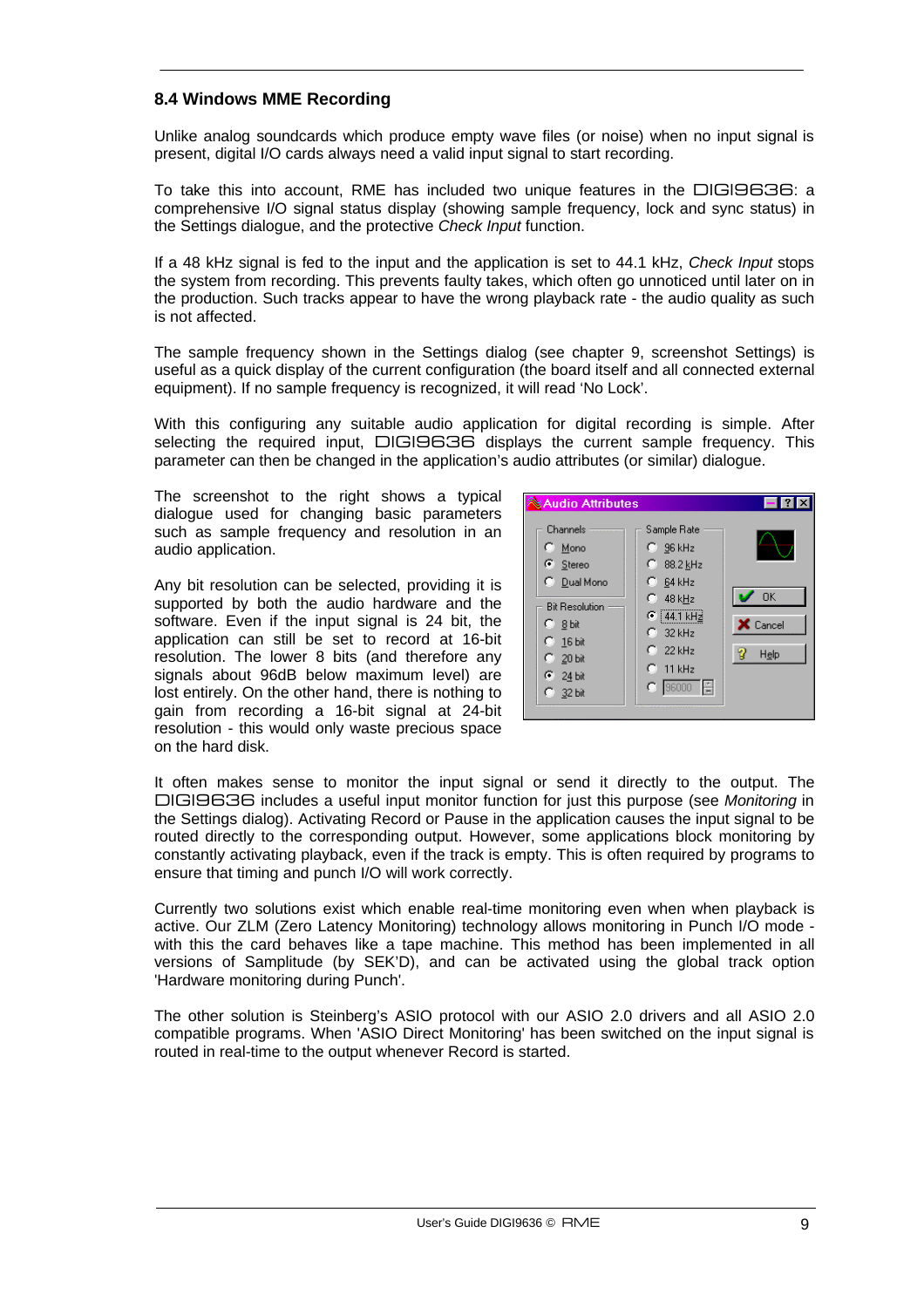#### **8.5 DVD-Playback (AC-3/DTS) under MME**

When using popular DVD software player like WinDVD and PowerDVD, their audio data stream can be send to any AC-3/DTS capable receiver, using the Hammerfall's SPDIF output. For this to work the SPDIF output wave device has to be selected in 'Control Panel/Sounds and Multimedia/Audio'. Also check 'use preferred device only'.

You will notice that the DVD software's audio properties now allow to use 'SPDIF Out' or to 'activate SPDIF output'. When selecting these, the software will transfer the non-decoded digital multichannel data stream using the RME card.

This 'SPDIF' signal sounds like chopped noise at highest level. Therefore check 'Non-audio' in the card's Settings dialog, to prevent most SPDIF receivers from accepting the signal, and to prevent any attached equipment from being damaged.

Setting the card to be used as system playback device is against common sense, as professional cards are not specialized to play back system sounds, and shouldn't be disturbed by system events. To prevent this, be sure to re-assign this setting after usage, or to disable any system sounds (tab Sounds, scheme 'No audio').

Note: The DVD player will be synced backwards from the RME card. This means when using AutoSync and/or word clock, the playback speed and pitch follows the incoming clock signal.

#### **8.6 Low Latency under MME (Buffer Size Adjustment)**

Using Windows 95 or 98 the MME buffer size was nothing to worry about. Latencies below 46 ms were not possible. Meanwhile both computers and operating system have become much more powerful, and since Windows ME/2000/XP latencies far lower can be used. SAWStudio and Sonar allowed to use such low settings from the start. Sequoia was updated in version 5.91, WaveLab in version 3.04.

In the Hammerfall's Settings dialog the MME buffersize (in fact the DMA buffer size) is set with the same buttons as the ASIO buffer size. Our test computers allow to use settings down to 64 samples without clicks. Please note that this setting only defines the buffer size of the hardware. The true and effective latency is configured within the MME application!

*Attention: the DMA buffers must not be larger than the application's buffers. This case can happen unnoticed when using ASIO and MME at the same time (multi-client) and setting ASIO to 186 ms, while the buffers in the MME application are still set for a lower latency. Playback will be stuttering and audio will be distorted.*

Example: when you set the Hammerfall to 512 you can't use 128 in any program. But setting DMA to 128 allows to use 128 and all higher values within the software.

Please also note that this is a 'you're welcome to try' feature. We can't guarantee that you will be able to use 3 or 6 ms with MME. Simply check out by yourself which lowest setting your system and software allows. Some motherboards with insufficient PCI bandwidth (especially VIA based) suffer from crackling at settings below 512. Be sure to set the buffer size to 512 or higher in such a case.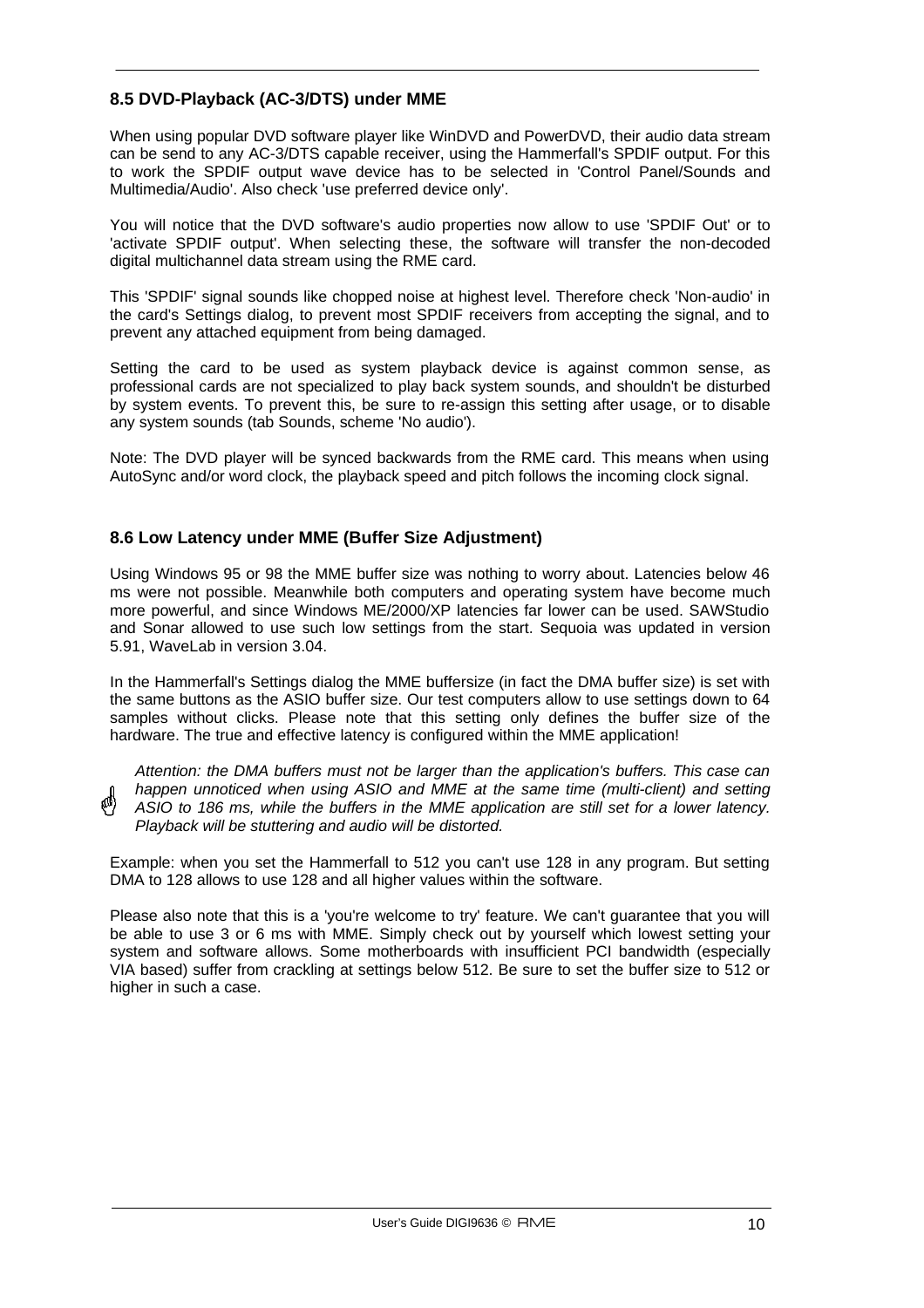# **9. Configuring the Hammerfall**

#### **9.1 General Information**

Configuring the Hammerfall is done using its own settings dialog. The panel 'Settings' can be opened in three different ways:

- by clicking on the hammer icon in the Taskbar's system tray
- by starting the 'Hammerfall' link from the Desktop
- via 'shortcut key' as defined in the 'Digi9652' link (default: Ctrl-Num2)

Under Windows 2000/XP Settings can be activated by clicking on the DIGI96 symbol in the Taskbar.

The DIGI9636 hardware offers a number of helpful, well thought-of practical functions and options which affect how the card operates - the DIGI9636 can be configured to suit many different requirements. The following is available in the 'Settings' dialogue:

- Input selection
- Output mode
- Output channel status
- Synchronization behaviour
- Input and output status display
- Time code display

Any changes made in the Settings dialog are applied immediately confirmation (e.g. by clicking on OK or exiting the dialogue) is not required. However, settings should not be changed during playback or record if it can be avoided, as this can cause unwanted noises. Also, please note that even in 'Stop' mode, several programs keep the recording and playback devices open, which means that any new settings might not be applied immediately. In general, we recommend disabling 'Audio active in background' (assuming this option is available).

| <b>Hammerfall Settings</b><br>Card 2   About  <br>Card 1<br>MME.                                                                                                                                                    |                                                                                                                                                  |                                                                                                                                                        |
|---------------------------------------------------------------------------------------------------------------------------------------------------------------------------------------------------------------------|--------------------------------------------------------------------------------------------------------------------------------------------------|--------------------------------------------------------------------------------------------------------------------------------------------------------|
| $\nabla$ Check Input<br>Buffer Size (Latency)<br>$C$ 64 (1,5 ms)<br>$C$ 128 (3 ms)<br>$C$ 256 (6 ms)<br>$C$ 512 (12 ms)<br>$\degree$ 1024 (23 ms)<br>$C$ 2048 (46 ms)<br>$C$ 4096 (93 ms)<br><b>⊙</b> 8192 (186 ms) | $\nabla$ Monitoring<br>SPDIF In-<br>$C$ ADAT1<br>C Coaxial<br>$\cap$ Internal<br>SPDIF Out<br>$-$ ADAT1<br>Professional<br>Emphasis<br>Non-Audio | Clock Mode:<br>C AutoSync<br>$\bigcap$ Master<br><b>O</b> Word Clock<br>Pref. Sync Ref<br>$G$ ADAT1 In<br>$C$ ADAT2 In<br>$O$ ADAT3 In<br>$C$ SPDIF In |
| SyncCheck:<br>ADAT1 In<br>Sync<br>ADAT2 In<br>Sync<br>ADAT3 In                                                                                                                                                      | SPDIE In=<br><b>96 kHz</b><br>Time Code:<br>Card 1                                                                                               | Sync Ref-<br>ADAT1 In<br>Inp.<br>Freq. 48 kHz<br>Abbrechen<br>OK                                                                                       |

 $21:16$ 

19:53

The status displays at the bottom of the dialog box give the user precise information about the current status of the board, and the status of all signals. 'SyncCheck' indicates whether there is a valid signal for each input ('Lock' or 'No Lock'), or if there is a valid *and* synchronous signal ('Sync'). The 'Sync Ref' display shows the input and frequency of the current sync source.

'Time Code' displays time information received from the card's ADAT Sync In. This is convenient for checking whether the system is running in time with the transmitting device (e.g. ADAT).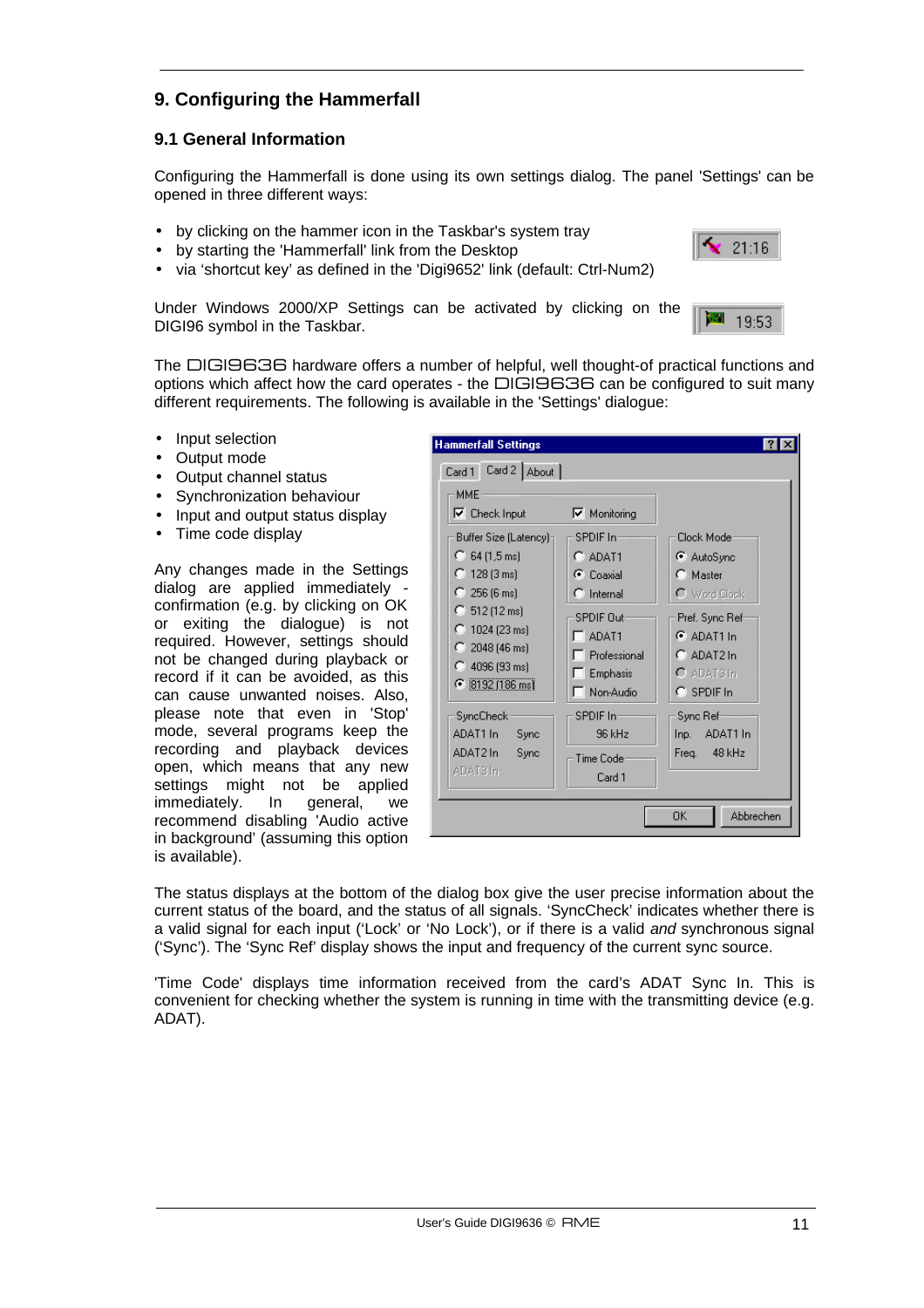#### **MME**

*Check Input* verifies the current input signal against the settings in the record program. When de-activated a record will always be allowed, even with non-valid input signals. *Monitoring* activates the automatic pass-through of the input signal when in record mode. Both settings are valid for MME only.

#### **AEB**

After activating *ADAT1 Int.* the optical input ADAT1 will be routed to the internal input (CD In). Then the 4- or 8-channel signal of an AEB-I can be received. The optical input can no longer be used with an ADAT signal, but can still be used as SPDIF input. For this to work select 'ADAT1' under 'SPDIF In'.

#### **Buffer Size**

The setting *Buffer Size* determines the latency between incoming and outgoing ASIO\* data, as well as affecting system stability (see chapter 13). Under Windows MME this setting determines the DMA buffer size (see chapter 8.6).

#### **SPDIF In**

Defines the input for the SPDIF signal. 'Coaxial' relates to the white phono plug, 'Internal' to the jumper CD In (ST3), 'ADAT1' to the optical input ADAT1.

#### **SPDIF Out**

The SPDIF output signal is constantly available at the internal jumper Sync Out (ST4) and the red phono plug. After selecting 'ADAT1' it is also routed to the optical output ADAT1. For further details about the settings 'Professional', 'Emphasis' and 'Non-Audio', please refer to chapter 12.

#### **Clock Mode**

The card can be configured to use the following clock sources: external input signal (AutoSync), internal clock (Master), or external word clock signal (Wordclock).

| <b>Hammerfall Settings</b>                                                                                                                                             |                                                                                               |                                                                                                        |  |  |
|------------------------------------------------------------------------------------------------------------------------------------------------------------------------|-----------------------------------------------------------------------------------------------|--------------------------------------------------------------------------------------------------------|--|--|
| Card 1   Card 2   Card 3   About                                                                                                                                       |                                                                                               |                                                                                                        |  |  |
| <b>MME</b><br>$\nabla$ Check Input<br>Buffer Size (Latency) <sub>1</sub><br>$C$ 64 (1,5 ms)<br>$C$ 128 (3 ms)<br>$C$ 256 (6 ms)<br>$C$ 512 (12 ms)<br>$C$ 1024 (23 ms) | $\nabla$ Monitoring<br>SPDIF In:<br>$C$ ADAT1<br>C Coaxial<br>$\Gamma$ Internal<br>SPDIF Out- | AEB-<br>ADAT1 Int.<br>Clock Mode-<br>C AutoSync<br>$\bigcap$ Master<br>C Word Clock<br>Pref. Sync Ref- |  |  |
| $\degree$ 2048 (46 ms)<br>$C$ 4096 (93 ms)<br><b>●</b> 8192 (186 ms)                                                                                                   | $-$ ADAT1<br>Professional<br>Emphasis<br>Non-Audio                                            | $G$ ADAT1 In<br>$C$ ADAT2 In<br>$C$ ADAT3 In<br>$C$ SPDIF In                                           |  |  |
| SyncCheck:<br>ADAT1 In<br>Sync<br>ADAT2 In<br>Sync<br>ADAT3 In<br>Sync                                                                                                 | $SPDIF$ $In =$<br>96 kHz<br>Time Code-<br>0:18:53                                             | Sync Ref-<br>Inp. ADAT1 In<br>Freq. 48 kHz                                                             |  |  |
| OK<br>Abbrechen                                                                                                                                                        |                                                                                               |                                                                                                        |  |  |

#### **Pref. Sync Ref.**

Used to pre-select the desired clock source. If the selected source isn't available the card will change to the next available one. The currently used clock source and sample rate is displayed in the *SyncRef* display.

#### **Status Displays**

The status displays at the bottom of the dialog box give various useful information, like synchronicity of the inputs, sample rate at the SPDIF input, detected Time Code at the ADAT Sync In, and input and frequency of the current sync source.

\* Under W2k/XP also GSIF data

Note: Screenshot shows DIGI9652 settings dialog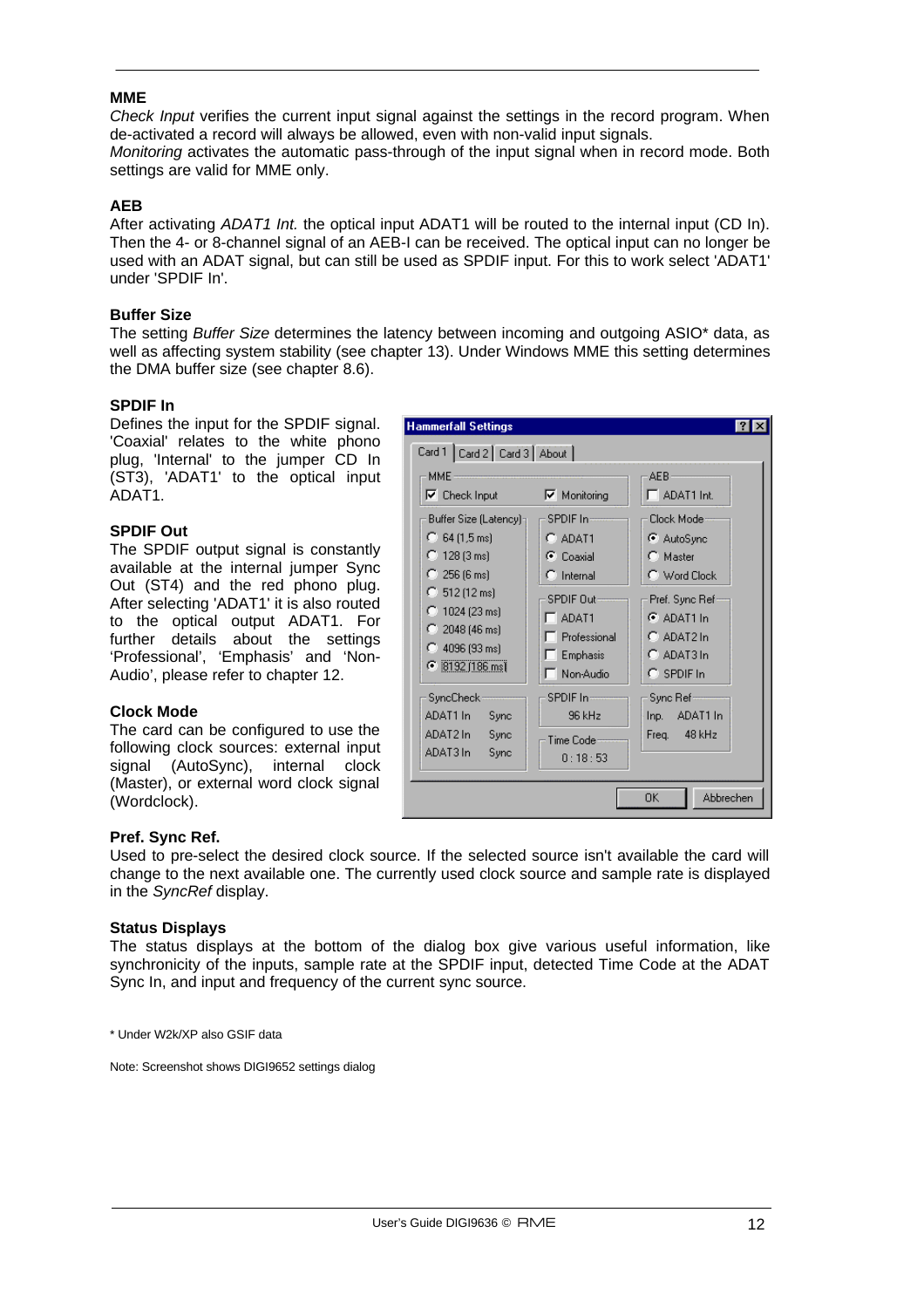## **9.2 Clock Modes - Synchronization**

In the digital world, all devices are either the 'Master' (clock source) or a 'Slave' synchronized to the master. Whenever several devices are linked within a system, there must always be a single master clock. The Hammerfall's intelligent clock control is very user-friendly. Selecting 'AutoSync' will activate this mode.

In AutoSync mode, the Hammerfall constantly scans all digital inputs for a valid signal. If this signal corresponds with the current playback sample rate, the card switches from the internal quartz (Sync Ref displays 'Internal') to a clock generated from the input signal (Sync Ref displays 'SPDIF' or 'ADATx'). This allows on-the-fly recording, even during playback, without having to synchronize the card to the input signal first. It also allows immediate playback at any sample rate without having to reconfigure the card.

AutoSync guarantees that normal record and record-while-play will always work correctly. In certain cases however, e.g. when the inputs and outputs of a DAT machine are connected directly to the Hammerfall, AutoSync causes feedback in the digital carrier, so synchronization breaks down. To remedy this, switch the card's clock mode over to 'Master'.

*Remember that a digital system can only have one master! If the Hammerfall's clock mode is set to 'Master', all other devices must be set to 'Slave'.*

All the ADAT optical inputs in the DIGI9636 as well as the SPDIF input will work simultaneously. Because there is no input selector however, the DIGI9636 has to be told which of the signals is the sync reference (a digital device can only be clocked from a *single* source). This is why the card has been equipped with automatic clock source selection, which adopts the first available input with a valid digital signal as the clock reference input. The input currently used as sync reference is shown in the 'Sync Ref' status field, together with the current sample frequency.

Via 'Pref Sync Ref' (preferred synchronization reference) a preferred input can be defined. As long as the card sees a valid signal there, this input will be designated as the sync source, otherwise the other inputs will be scanned in turn. If none

| AEB-<br>MME                                                                                                                                                          |                                                                                                             |                                                                                                                                       |  |
|----------------------------------------------------------------------------------------------------------------------------------------------------------------------|-------------------------------------------------------------------------------------------------------------|---------------------------------------------------------------------------------------------------------------------------------------|--|
| $\nabla$ Check Input                                                                                                                                                 | $\nabla$ Monitoring                                                                                         | ADAT1 Int.<br>╗                                                                                                                       |  |
| Buffer Size (Latency)<br>$C$ 64 (1,5 ms)<br>$C$ 128 (3 ms)<br>$256(6)$ ms)<br>n<br>$C$ 512 (12 ms)<br>$\bigcap$ 1024 (23 ms)<br>$C$ 2048 (46 ms)<br>$C$ 4096 (93 ms) | SPDIF In-<br>$C$ ADAT1<br>C Coaxial<br>$\Gamma$ Internal<br>SPDIF Out-<br>ADAT1<br>Professional<br>Emphasis | Clock Mode-<br>C AutoSync<br>$\bigcap$ Master<br>$\cap$ Word Clock<br>Pref. Sync Ref-<br>$G$ ADAT1 In<br>$C$ ADAT2 In<br>$C$ ADAT3 In |  |
| <b>⊙</b> 8192 (186 ms)                                                                                                                                               | Non-Audio                                                                                                   | $C$ SPDIF In                                                                                                                          |  |
| SyncCheck:<br>ADAT1 In<br>Sync<br>ADAT2 In<br>Sync<br>ADAT3 In<br>Sync                                                                                               | $SPDIF$ $In =$<br>96 kHz<br>Time Code-<br>0:18:53                                                           | Sync Ref≔<br>Inp. ADAT1 In<br>Freg. 48 kHz                                                                                            |  |

of the inputs are receiving a valid signal, the card automatically switches clock mode to 'Master'.

To cope with some situations which may arise in studio practice, setting 'Pref Sync Ref' is essential. One example: An ADAT recorder is connected to the ADAT1 input (ADAT1 immediately becomes the sync source) and a CD player is connected to the S/PDIF input. Try recording a few samples from the CD and you will be disappointed. Few CD players can be synchronized. The samples will inevitably be corrupted, because the signal from the CD player is read with the (wrong) clock from the ADAT i.e. out of sync. In this case, 'Pref Sync Ref' should be temporarily set to SPDIF.

Note: Screenshot shows DIGI9652 settings dialog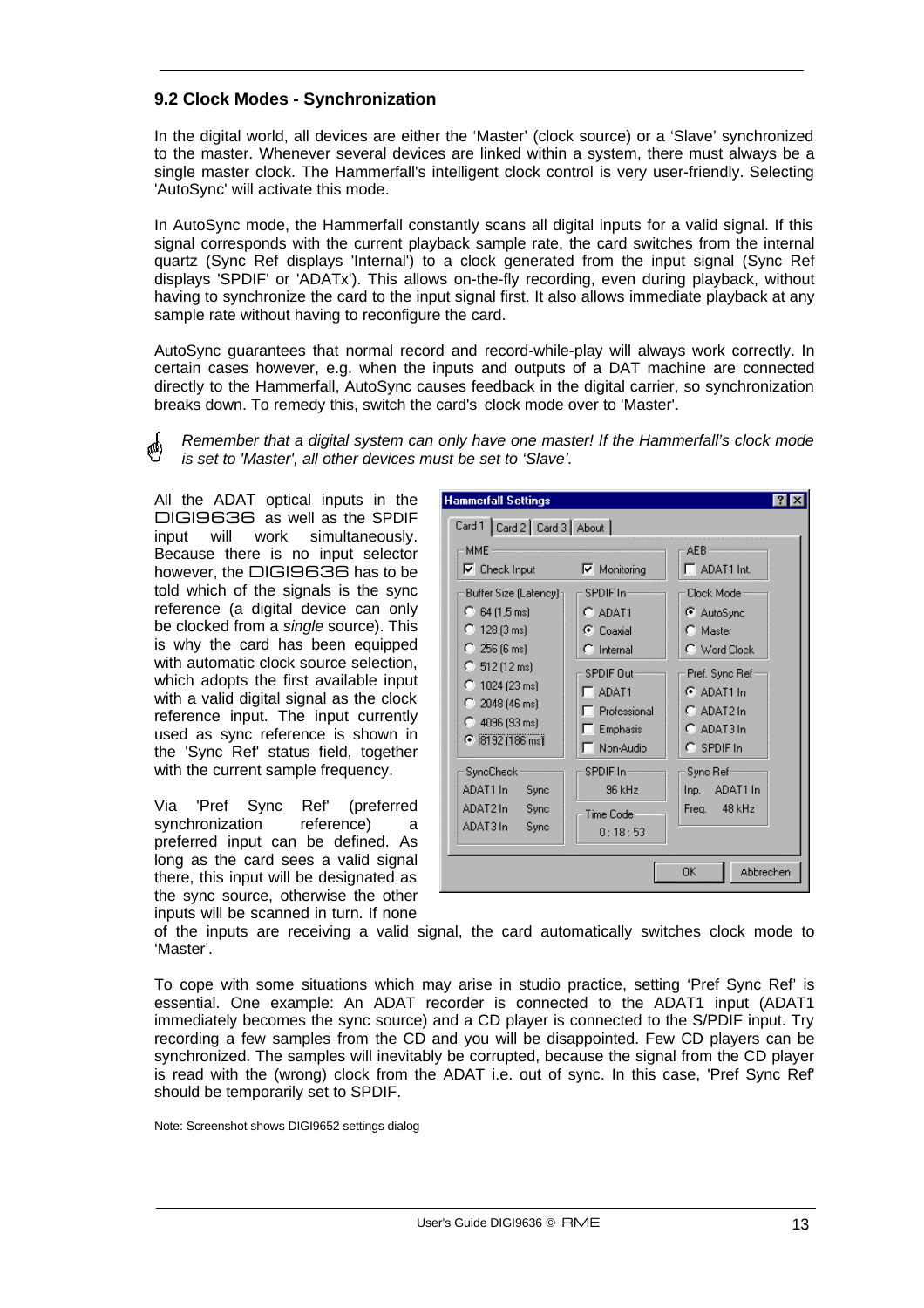If several digital devices are to be used simultaneously in a system, they not only have to operate with the same sample frequency but also be synchronous with each other. This is why digital systems always need a single device defined as 'master', which sends the same clock signal to all the other ('slave') devices. RME's exclusive *SyncCheck* technology, first implemented in the Hammerfall, enables an easy to use check and display of the current clock status. The 'SyncCheck' field indicates whether no signal ('No Lock'), a valid signal ('Lock') or a valid *and* synchronous signal ('Sync') is present at each of the three ADAT optical inputs. The 'Sync Ref' display shows the current sync source's input and frequency.

In practice, SyncCheck provides the user with an easy way of checking whether all digital devices connected to the system are properly configured. With SyncCheck, finally anyone can master this common source of error, previously one of the most complex issues in the digital studio world.

An example to illustrate this: The ADAT1 input is receiving a signal from a digital mixing desk that has been set to clock mode 'Internal' or 'Master'. An ADAT recorder is connected to the ADAT2 input. The DIGI9636 is set to AutoSync mode. SyncCheck will now show that ADAT1 and ADAT2 inputs are no in sync, the display shows 'Lock' instead of 'Sync' for the ADAT2 input. Because the ADAT recorder is not receiving any signal from Hammerfall or

from the mixer, it will generate its own clock at a rate which is (almost) the same as the sample frequency of the mixing desk - but not identical. Remedy: To drive the ADAT recorder from its digital input, set it to slave mode (DIG), and connect the input to the Hammerfall's ADAT2 output. DIGI9636 is already in sync with the mixing desk, so it will send an identical (synchronous) signal to



ADAT2 out. The ADAT recorder will lock onto this, its output will also be in sync. The signal from the ADAT recorder is now fully in sync with the signals from the mixing desk.

Thanks to its AutoSync technique and a lightning fast PLL, the DIGI9636 is not only capable of handling standard frequencies, but also any sample rate between 25 and 105 kHz. The input selected in 'Pref Sync Ref' serves as synchronization source. If the Expansion Board has been installed, and the word clock input is selected (clock mode 'Word Clock'), this will serve as the synchronization source, allowing any sample frequency between 25 kHz and 56 kHz in varispeed operation.

The current sample frequency at the S/PDIF input (displayed in the 'SPDIF In' field) is useful for troubleshooting and checking the configuration of all connected digital devices. If an input without a valid signal (or a faulty one) is selected, 'No Lock' will appear. In varispeed mode, or if the sample frequency is way out of tune, 'Lock' is displayed.

At 88.2 or 96 kHz: If one of the ADAT inputs has been selected in 'Pref Sync Ref', the sample frequency shown in the 'SPDIF In' field differs from the one shown in 'Sync Ref'. The card automatically switches to its Sample Split mode here, because ADAT optical inputs and outputs are only specified up to 48 kHz. Data from/to a single input/output is spread over two channels, the internal frequency stays at 44.1 or 48 kHz. In such cases, the ADAT sample frequency is only half the SPDIF frequency.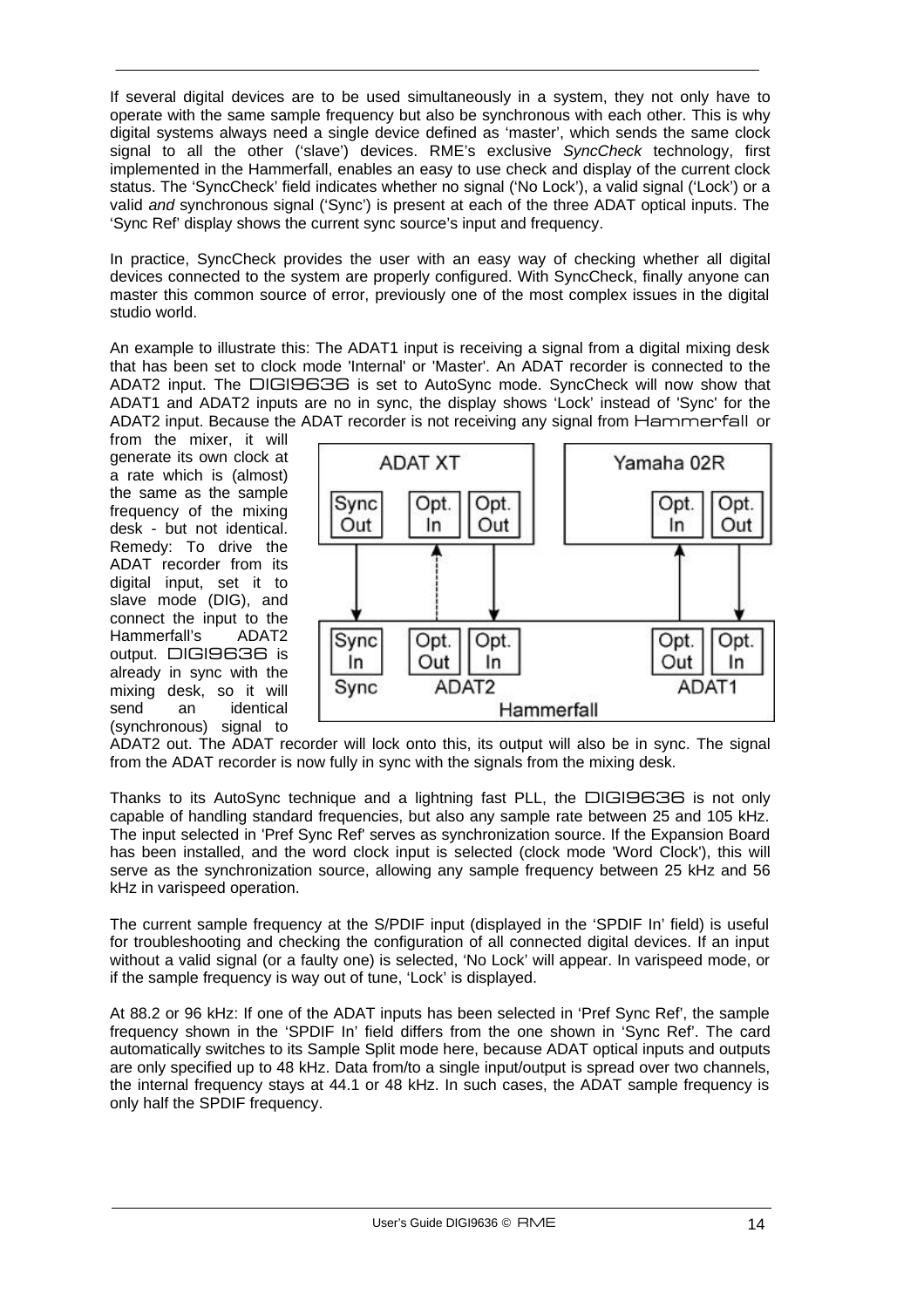## **10. Word Clock**

#### **10.1 Technical Description and Usage**

Correct interpretation of digital audio data is dependent upon a definite sample frequency. Signals can only be correctly processed or transferred between devices if these all share the same clock, otherwise digital signals are misinterpreted, causing distortion, clicks/crackle and even dropouts.

AES/EBU, SPDIF and ADAT are self-clocking, so an additional line for word clock could be considered redundant. In practice however, using several devices at the same time can cause problems. For example, if devices are connected in a loop without there being a defined 'master' device, self-clocking may break down. Besides, the clocks of all devices must be synchronized from a single source. Devices without SPDIF inputs (typically playback devices such as CD players) cannot be synchronized via self-clocking.

In digital studios, synchronization requirements can be met by connecting all devices to a central sync source. For instance, the master device could be a mixing desk, sending a reference signal - word clock - to all other devices. However, this will only work if all the other devices have word clock inputs (e.g. some professional CD players) allowing them to run as slaves. This being the case, all devices will receive the same clock signal, so there is no fundamental reason for sync problems when they are connected together.

#### **10.2 Cables and Termination**

Word clock signals are usually distributed in the form of a network, split with BNC T-adapters and terminated with resistors. We recommend using off-the-shelf BNC cables to connect all devices, as this type of cable is used for most computer networks. You will find all the necessary components (T-adapters, terminators, cables) in most electronics and/or computer stores.

To avoid voltage loss and reflections, both the cable itself and the terminating resistor should have an impedance of 75 Ohm. If the voltage is too low, synchronization will fail. High frequency reflection effects can cause both jitter and sync failure.

In practice, the situation has improved in recent years. The relatively low frequency of word clock signals is not a problem for modern electronic circuits. Because of the higher voltage, word clock networks are often more stable and reliable if cables are not terminated at all. Also, 75 Ohm cable is almost impossible to find these days. 50 Ohm cable is standard - this will also work as long as the termination resistors are 75 Ohm.

The word clock input on Hammerfall's Expansion Board is a high-impedance type ensuring maximum flexibility, and is therefore not terminated. If normal termination is necessary (e.g. because Hammerfall is the last device in the chain), simply connect a T-adapter to its BNC input jack, connect the cable supplying the word clock signal to one arm of the T-adapter and terminate the other with a 75 Ohm resistor (as a short BNC plug).

In case the Hammerfall resides within a chain of devices receiving word clock, plug a T-adapter into Hammerfall's BNC input jack and the cable supplying the word clock signal to one end of the adapter (as above), but connect the free end to the next device in the chain via a further BNC cable. The last device in the chain should be terminated using another T-adapter and a terminator plug as described in the previous paragraph.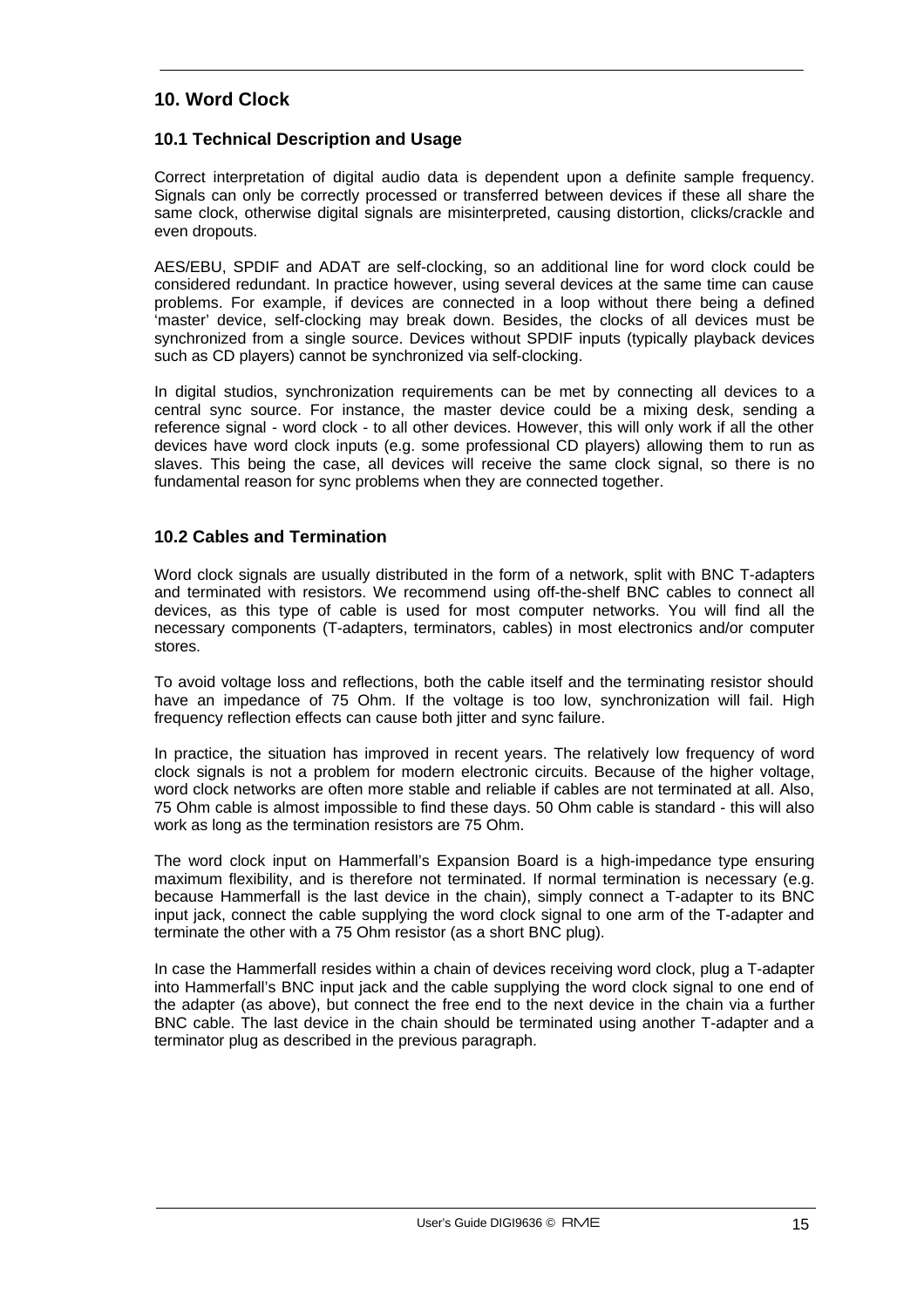## **10.3 General Operation**

The green 'Lock' LED next to the input jack will light up when the input sees a valid word clock signal. Selecting 'Word Clock' in the 'Clock Mode' field will switch clock control over to the word clock signal. As soon as there is a valid signal at the BNC jack, 'Sync Ref' will display 'Word'. This message has the same function as the green 'Lock' LED next to the BNC input jack, but appears on the monitor, i.e. the user can check immediately whether a valid word clock signal is present and is currently being used.



*The wordclock input and output as well as all ADAT ports only work in Single Speed mode. At 96 kHz, the word clock output will therefore be a 48 kHz signal.*

## **11. Using more than one Hammerfall**

The current drivers support any combination and number of Hammerfalls, both DIGI9636 and DIGI9652. Please note that only one ADAT Sync can be used (of course). Additional all cards must be in sync i.e. have to receive valid sync information (either via wordclock or using AutoSync).

# **12. Special Characteristics of the SPDIF Output**

Apart from the audio data itself, digital signals in SPDIF or AES/EBU format have a header containing channel status information. False channel status is a common cause of malfunction. The Hammerfall ignores the received header and creates a totally new one for the output signal.

*Note that in record or monitor modes, set emphasis bits will disappear. Recordings originally done with emphasis should always be played back with the emphasis bit set!*

This can be done by selecting the 'Emphasis' switch in the Settings dialogue ('SPDIF Out'). This setting is updated immediately, even during playback. The Hammerfall's new output header is optimized for largest compatibility with other digital devices:

- 32 kHz, 44.1 kHz, 48 kHz, 88.2 kHz or 96 kHz, depending on the current sample rate
- Audio use, Non-Audio
- No Copyright, Copy Permitted
- Format Consumer or Professional
- Category General, Generation not indicated
- 2-channel, No Emphasis or 50/15 µs
- Aux bits Audio Use

Professional AES/EBU equipment can be connected to the Hammerfall thanks to the transformer-balanced coaxial outputs, and the 'Professional' format option with doubled output voltage. Output cables should have the same pinout as those used for input (see section 8.1 'Connections'), but with a male XLR plug instead of a female one.

*Note that most consumer-orientated equipment (with optical or phono S/PDIF inputs) will*  d) *only accept signals in 'Consumer' format!*

The audio bit in the header can be set to 'Non-Audio'. This is necessary when Dolby AC-3 encoded data is sent to external decoders (surround-sound receivers, television sets etc. with AC-3 digital inputs), as these decoders would otherwise not recognize the data as AC-3.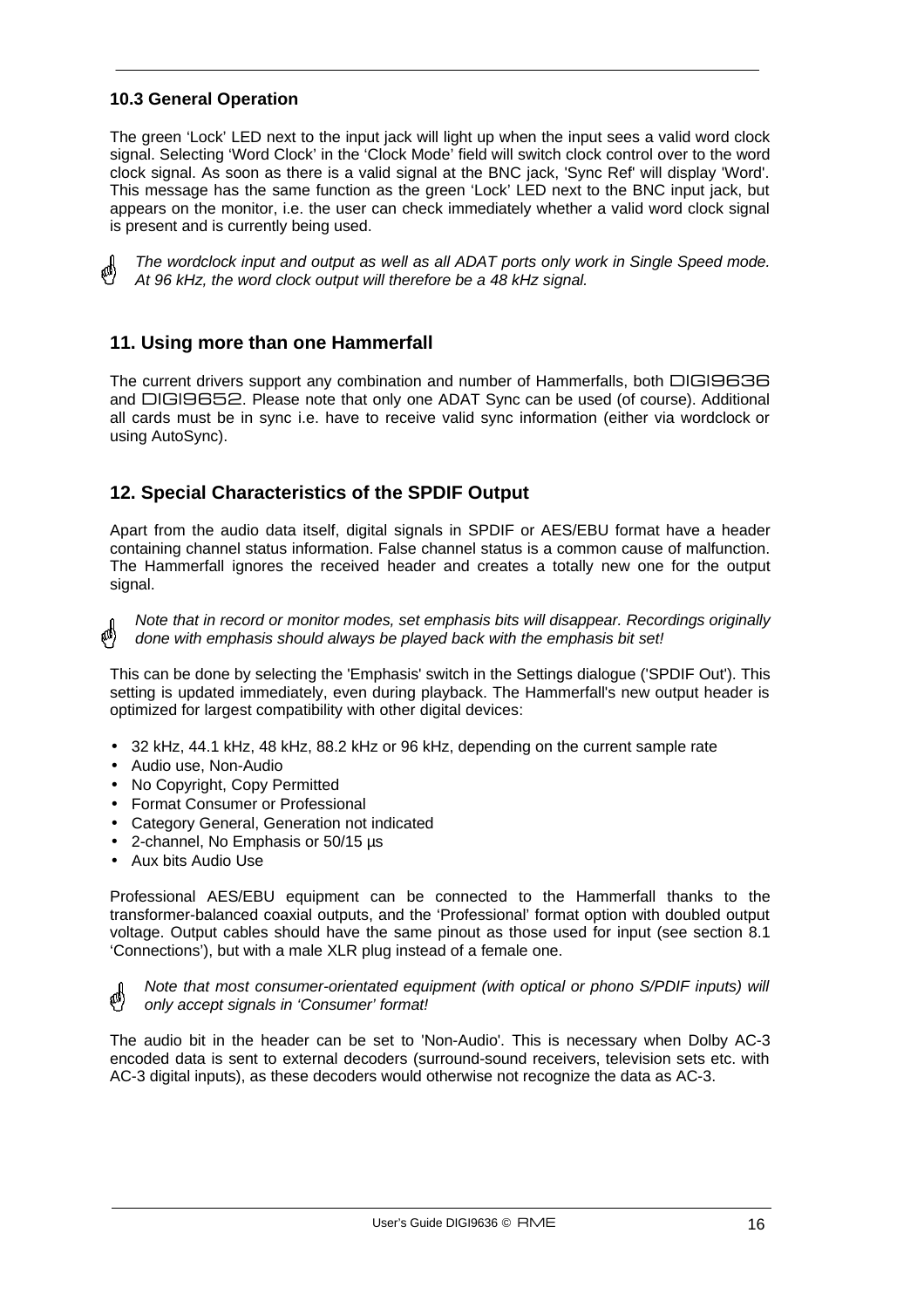# **13. Operation under ASIO 2.0**

## **13.1 General**

We will use Steinberg's Cubase VST as an example throughout this chapter. All information provided can easily be adaptated to other programs.

Start the ASIO software and select 'System' from the Audio menu. Select 'ASIO DIGI9636/52' as the audio I/O device. The<br>'ASIO system control' system control' button opens the Hammerfall's Settings dialog (see chapter 9, Configuration).

Hammerfall also allows simultaneous record and playback of SPDIF audio data together with record and playback in ADAT format. Please note that the external SPDIF devices have to be running in sync, otherwise recordings will be corrupted.

| <b>Audio System Setup</b>                                                                                   | ? X                                                                                                    |
|-------------------------------------------------------------------------------------------------------------|--------------------------------------------------------------------------------------------------------|
| Audio Performance                                                                                           | Audio I/O                                                                                              |
| 8<br>Number of Channels                                                                                     | ASIO Device ASIO DIGI9636/52                                                                           |
| 192<br>kB<br>Memory per Channel                                                                             | ASIO Control Panel                                                                                     |
| Disk Block Buffer Size   64 ■<br>kR                                                                         | Latency 186 Milliseconds                                                                               |
| Settings do not take effect                                                                                 | 44.100 kHz<br>Sample Rate                                                                              |
| Apply<br>until you click 'Apply'!                                                                           | E<br>sudio Clock Source I<br>Settings                                                                  |
| File Cache Scheme.<br>E<br>Virtual Tape Recorder<br>Recorded Buffers go direct to disk                      | Monitoring<br>■ ASIO Direct Monitoring<br><b>●</b> Tape Type<br>◯ Record Enable Type<br>Global Disable |
| MIDI Sync Reference<br>MIDI to Audio Delay<br>Time Code<br>02<br>0<br>C Audio Clock<br>Priority<br>Normal E | Enable Audio only during Play<br>Samples<br>Plug-In Delay Compensation<br>24 Bit Recording             |
| Help                                                                                                        | Cancel<br>0K                                                                                           |

Project Hammerfall supports 'ASIO Direct Monitoring'. Please note that in this mode neither routing nor pan are supported. Therefore the input signals will only be routed to the same output channel. Other VST mixer settings have no effect. Additionally, as the Hammerfall has no internal digital mixer, the playback signal of the ADM channel will be replaced by the record signal.

When the sample frequency is set to 88.2 or 96 kHz, all the ADAT optical inputs and outputs operate in Sample Split mode, so the number of available channels is reduced from 16 to 8.

## **13.2 Performance**

The 'Audio Performance' settings are especially important. Firstly, the number of channels should be changed from 8 to 18 so that all the Hammerfall's inputs can be accessed.

A very common problem is insufficient hard disk performance. If the first track is missing while recording multiple tracks, or the error message 'Audio: Record Error' appears, the disk sub-system is too slow i.e. it is unable to write the audio data to the disk quickly enough. The problem can almost always be remedied by changing 'Disk Block Buffer Size' from the default 64kB to 256kB.

| Audio System Setup                                               |  |  |  |
|------------------------------------------------------------------|--|--|--|
| Audio Performance                                                |  |  |  |
| Number of Channels  <br>26                                       |  |  |  |
| Memory per Channel   768<br>kB                                   |  |  |  |
| Disk Block Buffer Size   256     kB                              |  |  |  |
| Settings do not take effect<br>Apply<br>until you click 'Apply'! |  |  |  |

This is especially true if you want to record more than 12 tracks at the same time. More tracks are only possible

after changing 'Disk Block Buffer Size' to 256kB (depending on your computer). Please note that these parameters are only updated after clicking on 'Apply'.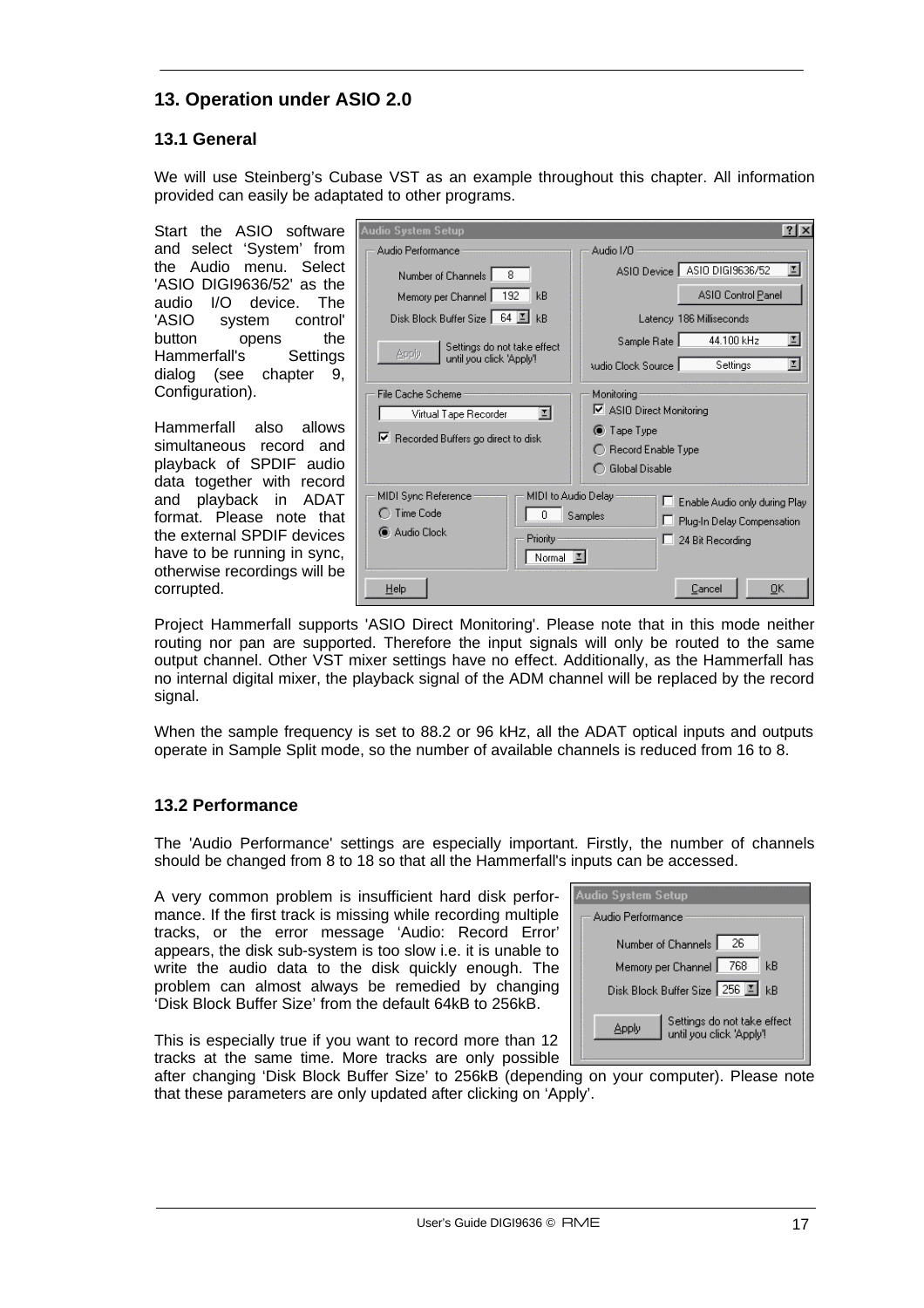The heyday of (expensive) SCSI hard disks in high-speed audio workstations is over. Today's cheap high-capacity EIDE disks allow continuous transfer rates of well over 10 MByte per second. In practical terms, this is more than enough to record up to 24 simultaneous tracks using Cubase and Hammerfall!

However, the hard disks have to work using Busmaster drivers. To activate the EIDE Busmaster mode in Windows 9x, open the Device Manager (Control Panel/System). Doubleclick on 'Disk drives', then on the required hard disk(s). Select 'DMA' in the Properties dialog, then restart Windows. Under Windows 2000/XP busmaster operation is default.

The Buffer Size value in Hammerfall's Settings dialog determines the latency (in this case the delay) between the audio application and the Hammerfall as well as general system stability. The higher the value, the more tracks can be recorded and played back simultaneously and the longer the system takes to react. At the given maximum of about 0.2 seconds, you will not notice much delay at all - the system will still respond quickly and smoothly.

Present systems are mostly unable to use the 1.5 ms mode without audible clicks. Current PCs can handle 3 ms. For optimum reliability we recommend setting the highest latency possible, 186 ms.

#### **13.3 Synchronization**

To achieve sample-accuracy between the ADAT recorder and Hammerfall while running Cubase, connect the ADAT sync output with the 9-pin D-type sync input of the DIGI9636. The 'Time Code' field in the Settings dialogue should now show the same position as the ADAT recorder.

Double-clicking on the Sync button in Cubase's transport panel will open the 'Synchronization' dialogue. Select ASIO 2.0 as the timecode base (under Sync Source), confirm the dialogue with 'OK', then activate Sync mode by (single) clicking on the Sync button.

| Synchronization                                                                                                                                              | 7                                                                                                                                                              |
|--------------------------------------------------------------------------------------------------------------------------------------------------------------|----------------------------------------------------------------------------------------------------------------------------------------------------------------|
| Sync Source<br>ASIO 2.0 L Timecode Base<br>$I$ From Input<br>AWE64 MID 4 Output<br>25 fps<br>Frame Rate<br>I Tempo Base<br>Intern<br>$\mathbb{E}$ From Input | Offsets<br>00:00:00:00:00<br>Song Start<br>00:00:00:00:00<br><b>Time Display</b><br>0<br><b>Bar Display</b><br>Sync Options<br>Lock Time<br>25<br>Dropout Time |
| Sync Out<br>MIDI Timecode<br>Off<br>Off<br>죄 MIDI Clock                                                                                                      | Detect Frame Change<br>MROS 7 System Resolution<br>$384$ $\Box$ PPQN<br>500<br><b>System Preroll</b>                                                           |
| Help                                                                                                                                                         | OK                                                                                                                                                             |

If synchronization is not working i.e. Cubase does not respond when the ADAT is set to 'Play', please try the following:

- Check the cables
- Switch Sync off and on again (in Cubase's transport panel)
- Select 'Reset Devices' from the Options menu.
- Switch on the ADAT recorder(s) before starting Cubase
- Use the BRC as Master and send its word clock to all other devices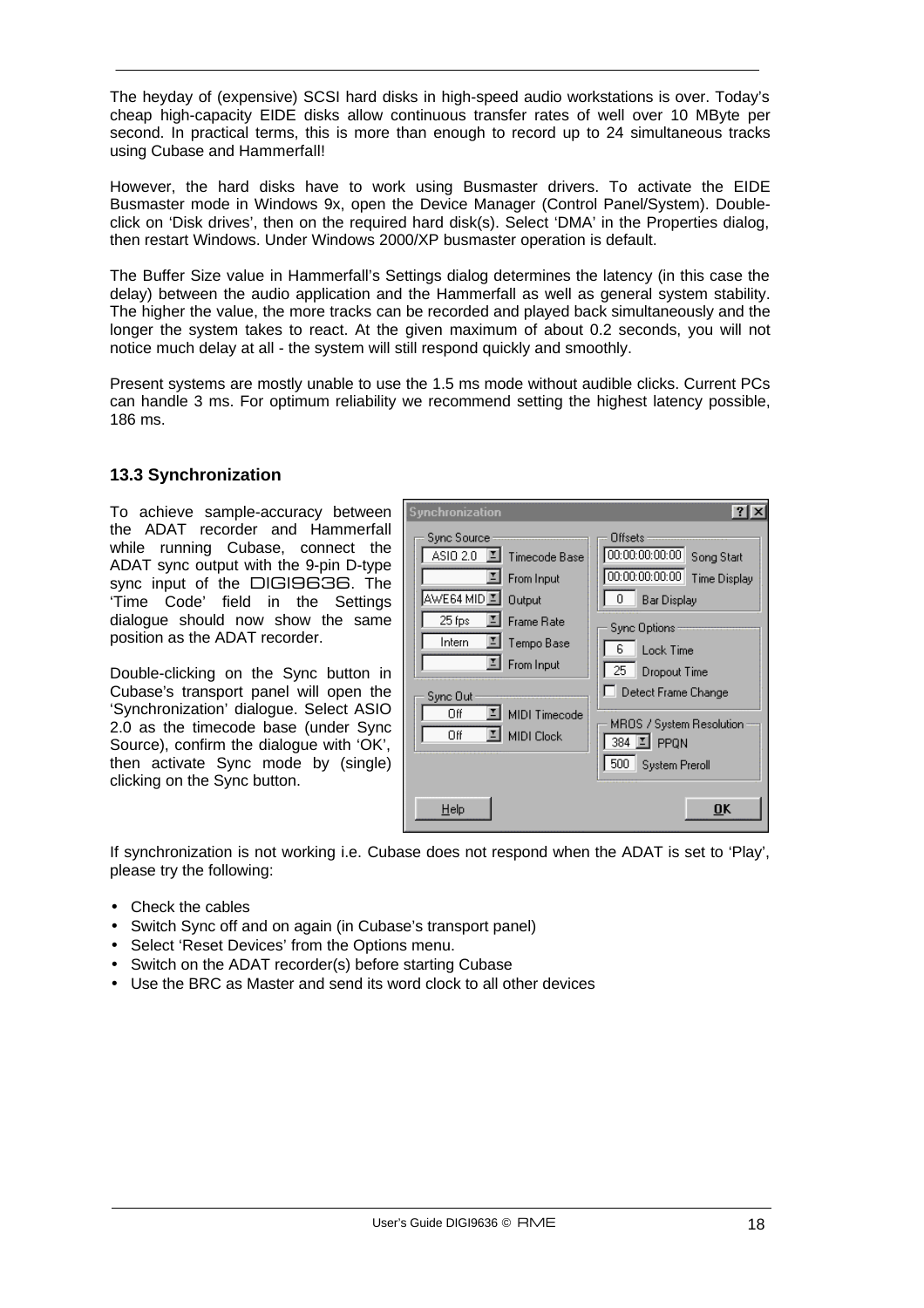#### **13.4 Known Problems**

In case the used computer has no sufficient CPU-power and/or sufficient PCI-bus transfer rates, then drop outs, crackling and noise will appear. We also recommend to deactivate all PlugIns to verify that these are not the reason for such effects.

Unfortunately some newer UltraATA66 and UltraATA100 hard disk controller (also Raid controller) seem to violate against the PCI specs. To achieve the highest throughput they hog the PCI bus, even in their default setting. Thus when working with low latencies heavy drop outs (clicks) are heard. Try to solve this problem by changing the default setting of the controller (for example by reducing the 'PCI Bus Utilization').

Another common source of trouble is incorrect synchronization. ASIO does not support asynchronous operation, which means that the input and output signals must not only have the same sample frequency, but they must also be in sync. All devices connected to the Hammerfall must be properly configured for Full Duplex operation. As long as SyncCheck (in the Settings dialog) only displays 'Lock' instead of 'Sync', the devices have not been set up properly!

# **14. Operation under GSIF (Gigasampler Interface)**

#### **14.1 Windows 98/SE/ME**

The GSIF interface of the Hammerfall's Windows 98/SE/ME driver allows direct operation with Gigasampler and Gigastudio, with up to 18 channels, 96kHz and 24bit. Additionally the driver supports multi-client operation. For example ASIO can use channels 1/2 and Gigastudio (with GSIF) channels 3/4 simultaneously, and so on.

Gigasampler/Studio requires a lot of the computer's calculation power. An optimum performance is achieved with a stand-alone GSIF PC. If this is not an option we recommend to set the ASIO latency to the highest value (186ms). This should allow you to achieve a problemfree simultaneous operation of ASIO and GSIF. Gigastudio itself will still work at a very low latency.

Please note: The Hammerfall requires identical formats when used in multi-client operation! All programs simultaneously accessing the hardware MUST use the same sample rate.

*Simultaneous operation of GSIF and ASIO requires to use different channels. As Cubase VST always uses tracks 1/2 these tracks must not be activated in Gigastudio/Sampler. Additionally the tracks activated in Gigastudio/Sampler have to be de-activated in the ASIO software (for example in the Master Bus section of Cubase).*

#### **14.2 Windows 2000/XP**

Basically as under Windows 9x. Differences: GSIF under W2k/XP uses a modified interface, which needs interrupts (similar to ASIO). Therefore the user can now set and change the latency (under W9x latency was fixed inside Gigastudio). However, when using the Hammerfall, the latency is always the same as the one selected for ASIO operation. This can cause performance problems on slower machines when using GSIF and ASIO at the same time.

Please note that the W2k/XP driver fully supports multi-client operation, including the combination MME/ASIO. So for example Cubase, Gigastudio and Sonar can be used simultaneously, provided each of these programs uses its own audio channels exclusively. Please also note that Gigastudio is running unexpectedly in the background (thus blocking its assigned audio channels), as soon as the Gigastudio MIDI ports are used – even when Gigastudio itself hasn't been started.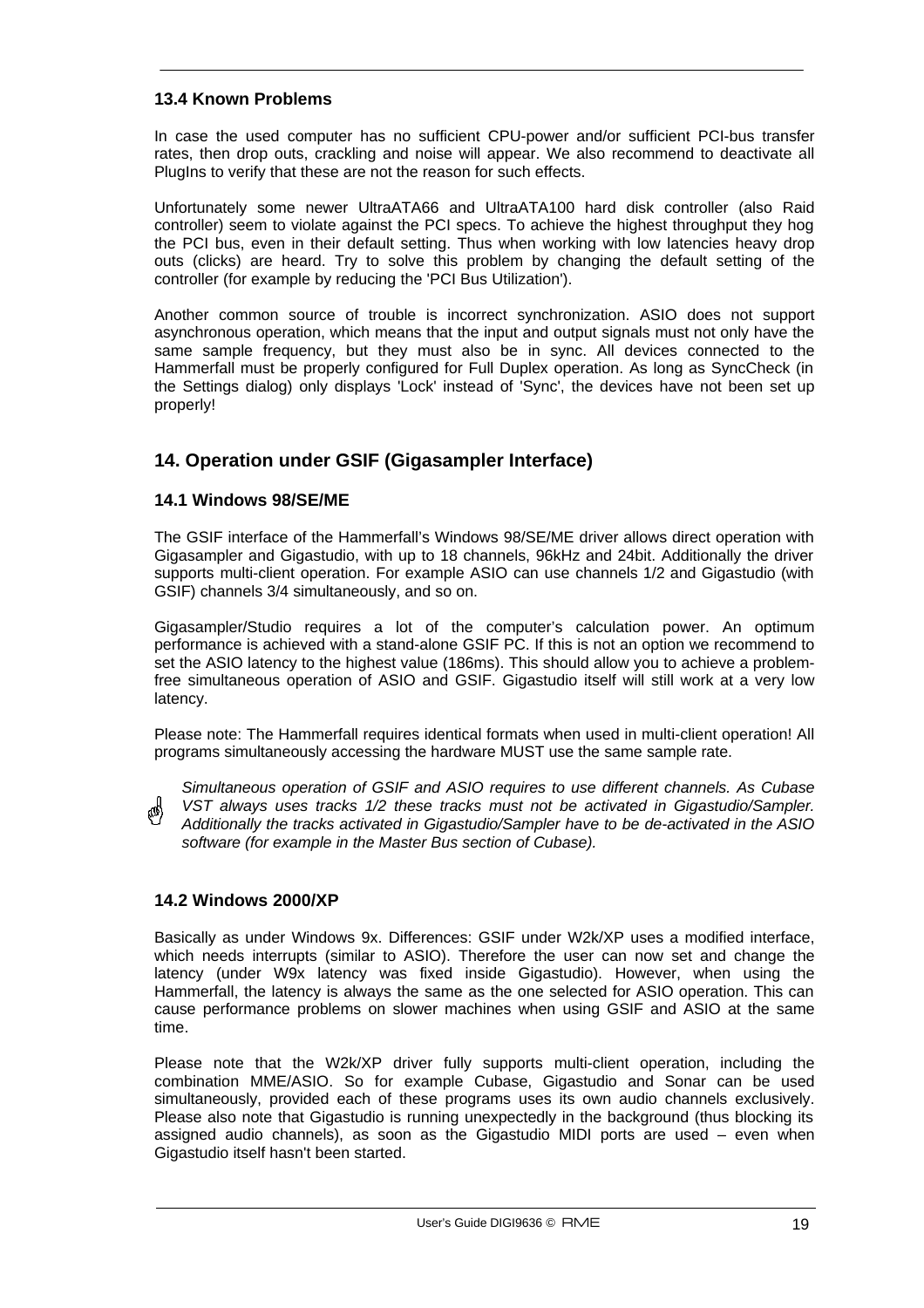# **15. Hotline - Troubleshooting**

#### **15.1 General**

The newest information can always be found on our website www.rme-audio.com, section FAQ, Latest Additions.

#### *The ADAT timecode is not in sync*

• The tape is formatted to 48 kHz, but played back at 44.1 kHz (Pitch). This 'Blackface' problem cannot be solved in a satisfactory way.

#### *ADAT timecode is running, but Cubase does not start 'Play' automatically*

- The input displayed in 'Sync Ref' is not in sync mode. Sync mode is essential, because ADAT's so-called time code is really a sample position, and is therefore only valid for synchronous audio data.
- Sync is displayed (referring to the card's clock), but the incoming data is not in sync with the sample position received at the ADAT Sync In. Then Cubase does not start. Remedy: Set 'Pref. Sync Ref' to the input corresponding to the received ADAT Sync signal.
- Sync mode wasn't activated (button in the transport panel), or ASIO 2.0 has not been chosen as the SMPTE sync source.

#### *The input signal cannot be monitored in real-time*

• ASIO Direct Monitoring has not been enabled, and/or monitoring has been disabled globally.

#### *The first 8 channels don't seem to work*

• SPDIF output has been switched to ADAT1. This means that the first ADAT output device, and therefore the first 8 channels in the ASIO application, are no longer available. All channels and their assignments still exist, but the optical transmitter has been disconnected from the ADAT and is now fed from the SPDIF output (channels 17 and 18).

#### *Playback works, but record doesn't:*

- Check that there is a valid signal at the input. If so, the current sample frequency is displayed in the Settings dialog.
- Check whether the Hammerfall has been selected as recording device in the audio application.
- Check whether the sample frequency set in the audio application ('Recording properties' or similar) matches the input signal.
- Check that cables/devices have not been connected in a closed loop. If so, set the systems's clock mode to 'Master'.

#### *Crackle during record or playback:*

- Increase the number and size of buffers in the 'Settings' dialog or in the application.
- Try different cables (coaxial or optical) to rule out any defects here.
- Check that cables/devices have not been connected in a closed loop. If so, set the system's clock mode to 'Master'.
- Increase the buffer size of the hard disk cache.
- Activate Busmaster mode for the hard disks (see section 13.2 'Performance').
- In case of a recently done BIOS update of the motherboard: Propably 'Load BIOS Defaults' was loaded instead of 'Load Setup Defaults'. This sets the 'PCI Latency Timer' to 0 (default: 32).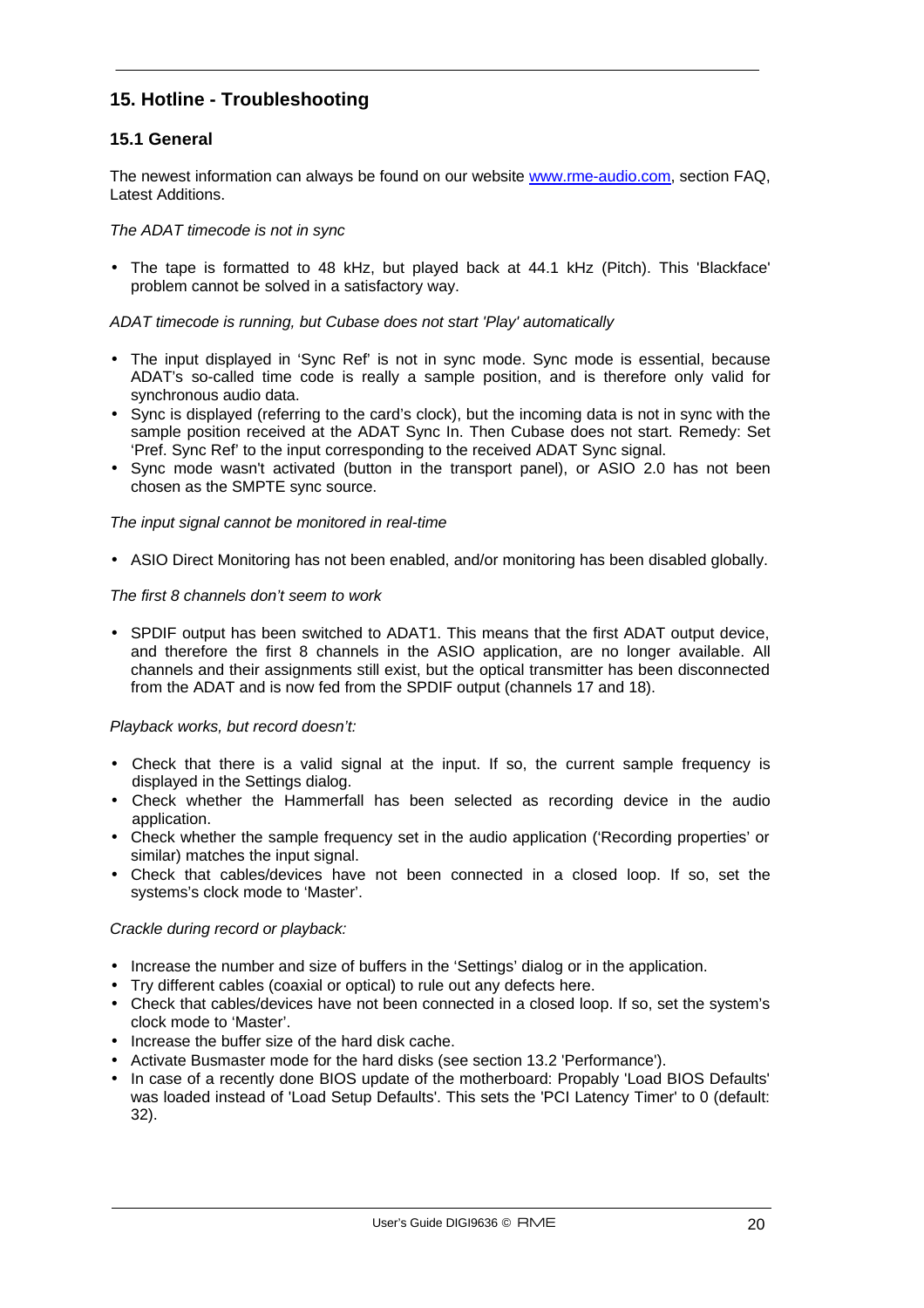*Low Latency ASIO operation under Windows 2000/XP on single CPU systems:*

- To use ASIO at lowest latencies under Windows 2000/XP even when only having one CPU, the system performance has to be optimized for background tasks. Go to Control Panel/System/Advanced/Performance Options. Change the default 'Applications' to 'Background tasks'. The lowest usable latency will drop from 23 ms to around 3 ms. This is no issue when using dual CPU systems.
- *32 kHz files will not play back:*
- Hammerfall does not have an internal 32 kHz clock, as this frequency is not covered by the ADAT standard. However, you can record and playback via SPDIF if the card is clocked from an external device i.e. AutoSync or Word Clock are active, and fed SPDIF or equivalent word clock signal is 32 kHz.

### **15.2 Installation**

More information on installation problems (which fortunately are very seldom, thanks to Plug and Play), can be found in the Tech Info 'Installation problems'. It is located in the directory **\rmeaudio.web\techinfo** on the RME Driver CD.

Hammerfall is normally found in the Device Manager (>Settings/Control Panel/System<), category 'Sound-, Video- and Gamecontroller'. A double click on 'DIGI9636' starts the properties dialog. Choosing 'Resources' shows Interrupt and Memory Range.

The newest information on hardware problems can always be found on our website www.rmeaudio.com, section FAQ, Hardware Alert: about incompatible hardware.

*The dialog 'New hardware component found' does not appear:*

• Remove the optical cables from the DIGI9636 and check whether the optical outputs light up when the PC is switched on. If not, the card is either defective or not correctly inserted in the PCI slot.

*The card and drivers have been installed correctly, but playback does not work:*

- Check whether the Hammerfall appears in the Device Manager. If the 'DIGI9636' device has a yellow exclamation mark, then there is an address or interrupt conflict.
- Even if there is no yellow exclamation mark, it is worth checking the 'Resources' tab anyway.
- Check whether the Hammerfall has been selected as current ASIO device.

*The computer crashes whenever the Hammerfall is accessed:*

• If your graphics board is an older Matrox Mystique or uses a '968' S3 chip, there could be a memory allocation error. Change the memory area allocated to the Hammerfall via /Resources/Change Setting. Detailed information on this subject can be found in **\rmeaudio.web\techinfo\install.htm** on the RME Driver CD.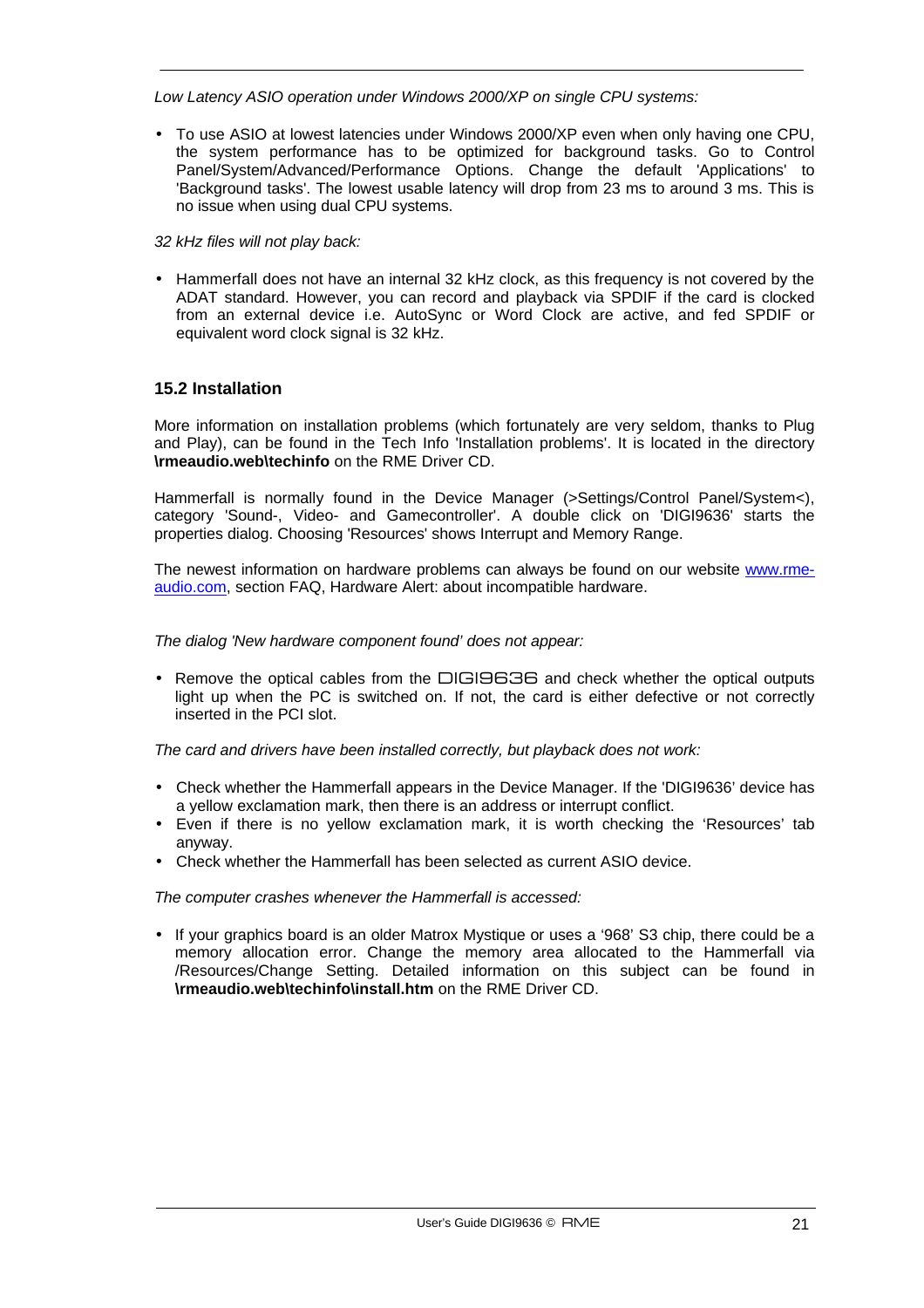## **16. DIGICheck : Analysis, Tests and Measurements using the DIGI9636**

The DIGICheck software is a unique utility developed for testing, measuring and analysing digital audio streams. DIGICheck is a subset of functions included in our well-known DAM-1 (Digital Audio Monitor). DIGICheck is not capable of all the DAM-1 functions, because the latter uses a built-in DSP for its calculations. By its very nature, DIGICheck uses up processor time, while the DAM-1 unit will run perfectly in the background.

Although the DIGICheck software is fairly self-explanatory, it still includes a comprehensive online help. A detailed description of all functions is also available in HTML format (digich.htm, in the **\techinfo** directory on the RME Driver CD or from our website). The following is a short summary of the available functions:

- **Level Meter**. High precision 24-bit resolution, 2/8/18 channels. Application examples: Peak level measurement, RMS level measurement, over-detection, phase correlation measurement, dynamic range and signal-to-noise ratios, RMS to peak difference (loudness), long term peak measurement, input check.
- **Bit Statistics**. Shows the true resolution of audio signals as well as errors and DC offset.
- **Performance Test**. Measures overall system performance (computer + DIGI9636)
- **Memory Test**. Tests the DIGI hardware and the entire audio data path in the PC

DIGICheck is suitable for any card in the DIGI96 series. However, the Hammerfall does not support Channel Status data, which is why the *Channel Status Display* is not available.

To install DIGICheck, go to the **\DIGICheck** directory on the RME Driver CD and run *setup.exe*. Follow the instructions prompted on the screen.

## **17. Accessories**

RME offers several optional components, further increasing the flexibility and usability of the Hammerfall system. Additionally parts of the Hammerfall, like the special adapter cable, are available seperately.

| <b>Part Number</b> | <b>Description</b>                                                |  |  |
|--------------------|-------------------------------------------------------------------|--|--|
| 36003              | Optical cable, Toslink, 0.5 m (1.5 ft)                            |  |  |
| 36004              | Optical cable, Toslink, 1 m (3.3 ft)                              |  |  |
| 36006              | Optical cable, Toslink, 2 m (6.6 ft)                              |  |  |
| 36007              | Optical cable, Toslink, 3 m (9.9 ft)                              |  |  |
| 36008              | Optical cable, Toslink, 5 m (16.4 ft)                             |  |  |
| 36009              | Optical cable, Toslink, 10 m (32.8 ft)                            |  |  |
|                    | Standard lightpipe with TOSLINK connectors, RME approved quality. |  |  |
| 36018              | Adapter cable D-sub to D-sub / 2 x phono                          |  |  |
| 33045              | Internal flat cable to Expansion Board                            |  |  |

| 31143 | Eprom W52-G Board Rev 1.1     |
|-------|-------------------------------|
| 31144 | Eprom W36-G Board Rev 1.1     |
| 31145 | Eprom M52-2 Board Rev 1.5/1.6 |
| 31146 | Eprom M36-2 Board Rev 1.5/1.6 |
| 31161 | Eprom W52-2 Board Rev 1.5/1.6 |
| 31204 | Eprom W36-2 Board Rev 1.5/1.6 |
|       |                               |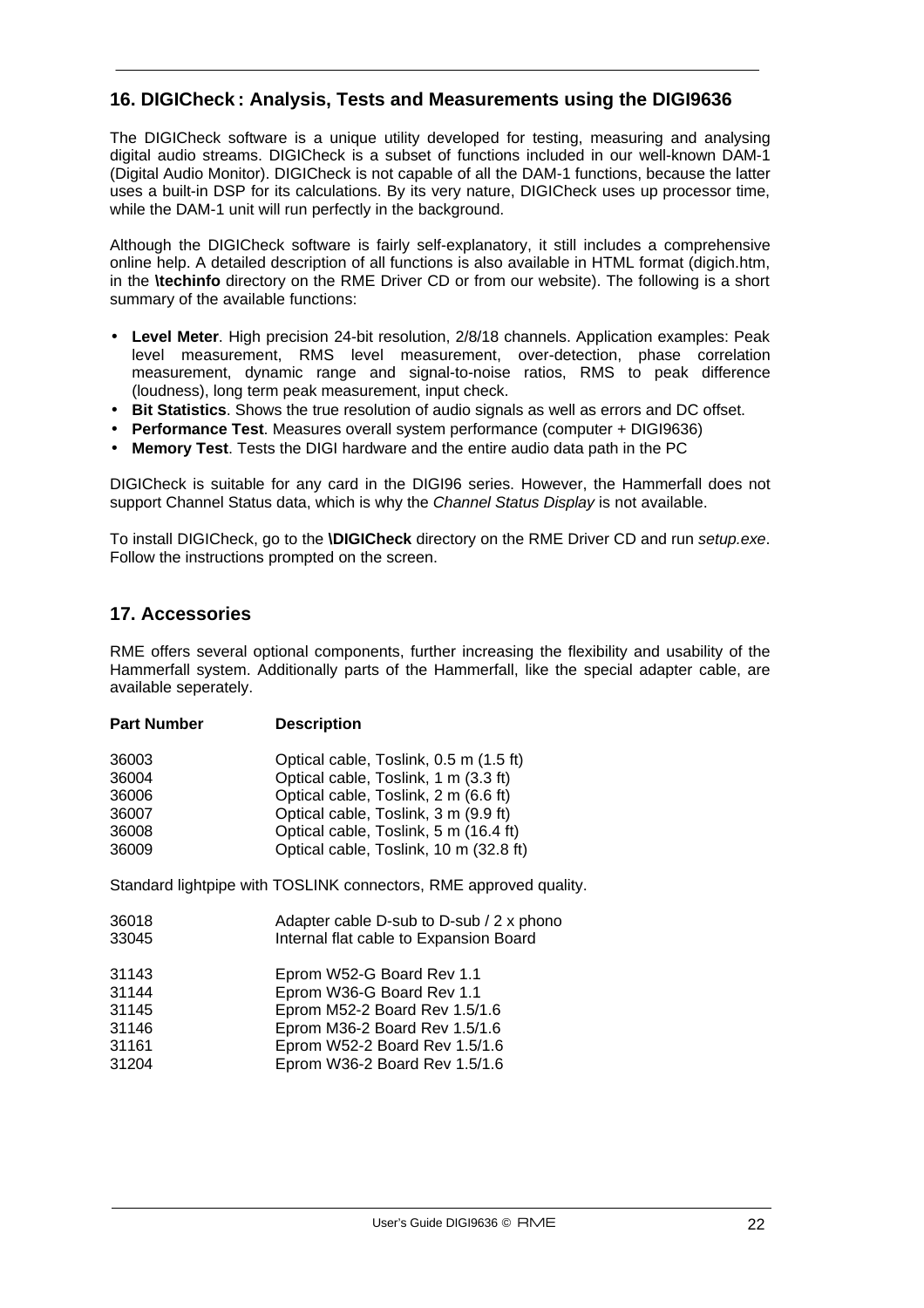# **18. TECH INFO**

See http://www.rme-audio.com/techinfo/index.htm or the directory **\rmeaudio.web\techinfo** on the RME Driver CD for more detailed information. At the time of writing, the following *Tech Info* is available:

Synchronization II (DIGI96 series) Digital audio synchronization - technical background and pitfalls.

Installation problems Problem descriptions and solutions.

Information on driver updates Lists all changes in the drivers of the Hammerfall series.

Configuring Logic, Samplitude, Cubase, Cakewalk, Sonar and SAWPlus32 Step by step instructions for use with RME cards

DIGICheck: Analysis, tests and measurements with the DIGI96 series A description of DIGICheck, including technical basics.

ADI-8 Inside Technical information about the RME ADI-8 (24-bit AD/DA converter).

### **19. Warranty**

Each individual Hammerfall undergoes comprehensive quality control and a complete test in a PC environment at RME before shipping. This may cause very slight signs of wear on the contacts (if the card looks like it was used one time before - it was). The usage of high grade components allows us to offer a full two year warranty. We accept a copy of the sales receipt as valid warranty legitimation.

RME's replacement service within this period is handled by the retailer. If you suspect that your card is faulty, please contact your local retailer. The warranty does not cover damage caused by improper installation or maltreatment - replacement or repair in such cases can only be carried out at the owner's expense.

RME does not accept claims for damages of any kind, especially consequential damage. Liability is limited to the value of the Hammerfall. The general terms of business drawn up by Synthax OHG apply at all times.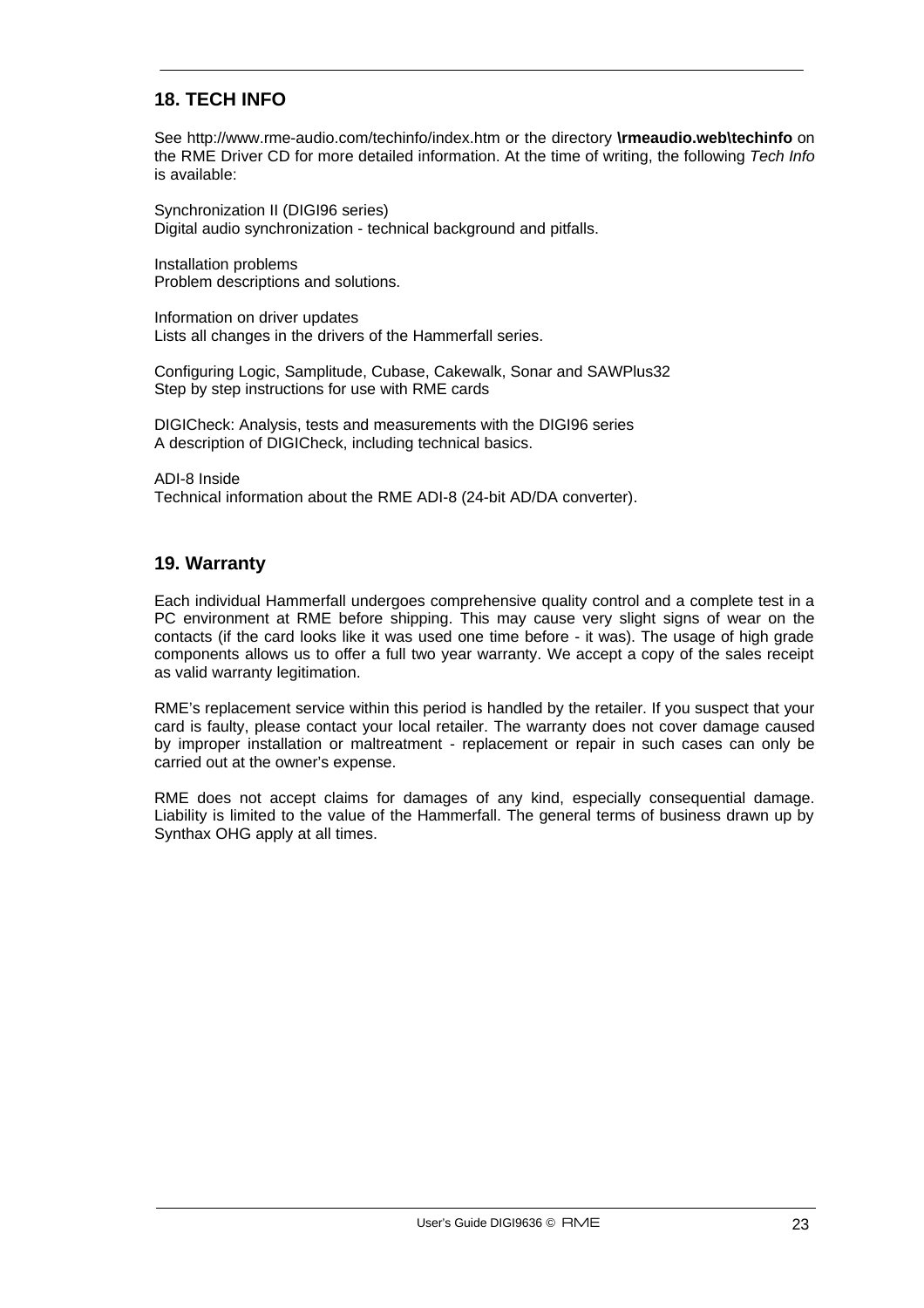## **20. Appendix**

RME news, driver updates and further product information are available on our website:

http://www.rme-audio.com

If you prefer to read the information off-line, you can load a complete copy of the RME website from the RME Driver CD (in the **\rmeaudio.web** directory) into your browser.

#### **Trademarks**

All trademarks, registered or otherwise, are the property of their respective owners. RME, DIGI96, SyncAlign, ZLM, SyncCheck and Hammerfall are registered trademarks of RME Intelligent Audio Solutions. DIGICheck, TotalMix, Intelligent Clock Control and TMS are trademarks of RME Intelligent Audio Solutions. Alesis and ADAT are registered trademarks of Alesis Corp. ADAT optical is a trademark of Alesis Corp. Microsoft, Windows 98/SE/ME and Windows 2000/XP are registered trademarks or trademarks of Microsoft Corp. Apple and MacOS are registered trademarks of Apple Computer Inc. Steinberg, Cubase and VST are registered trademarks of Steinberg Media Technologies AG. ASIO is a trademark of Steinberg Media Technologies AG. emagic and Logic Audio are registered trademarks of emagic Softund Hardware GmbH. Pentium is a registered trademark of Intel Corp.

Copyright © Matthias Carstens, 6/2002. Version 2.0 Current driver version: W98: 2.60, NT: 3.86, W2k: 2.02

This manual applies to board rev. 1.5, hardware version 008.

Although the contents of this User's Guide have been thoroughly checked for errors, RME can not guarantee that it is correct throughout. RME does not accept responsibility for any misleading or incorrect information within this guide. Lending or copying any part of the guide or the RME Driver CD, or any commercial exploitation of these media without express written permission from RME Intelligent Audio Solutions is prohibited. RME reserves the right to change specifications at any time without notice.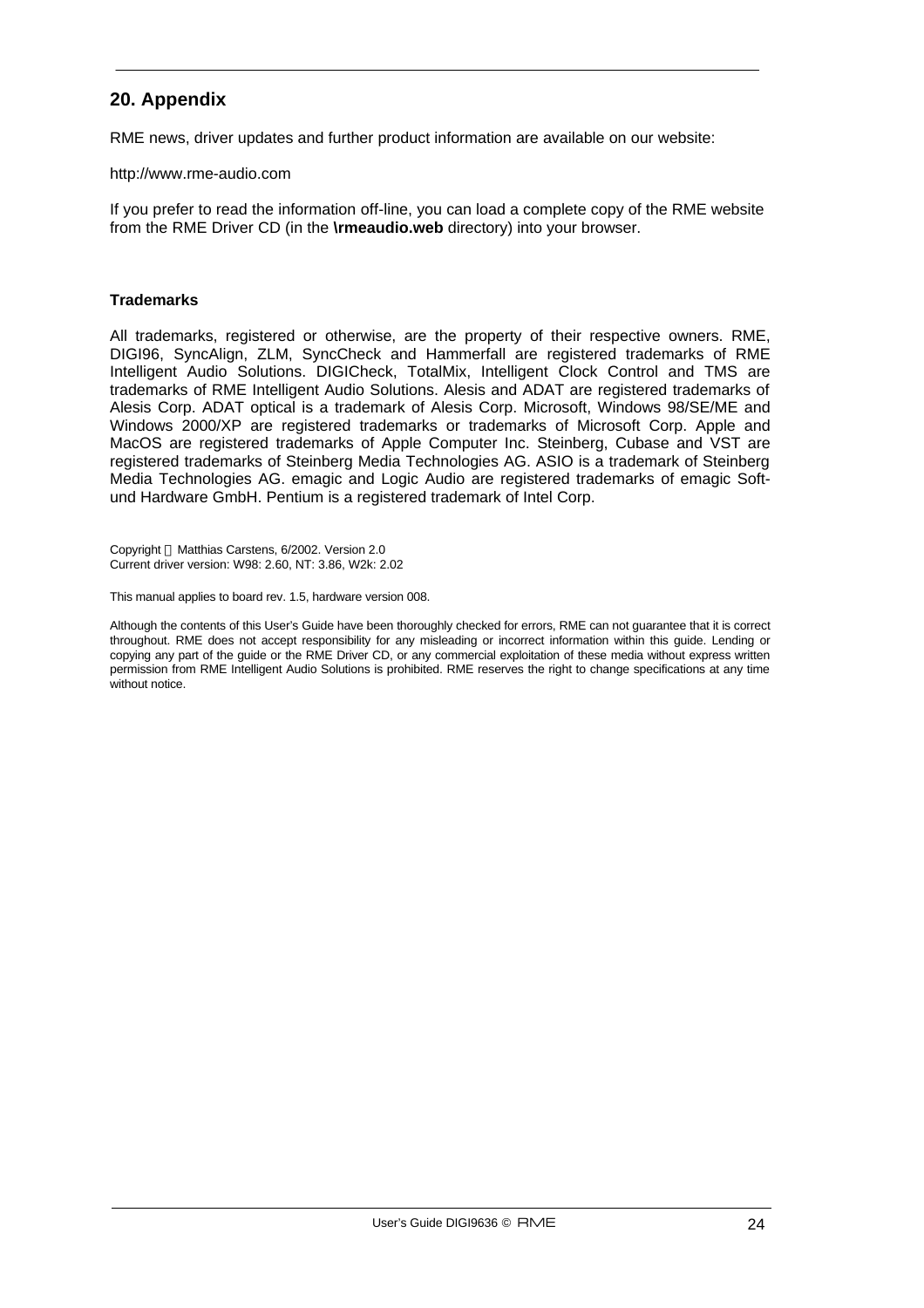# **21. Diagrams**

# **21.1 Block Diagram**



# **21.2 Pin assignment of the cable adapter**

| <b>Pin</b> | Signal             | Pin | Signal             |
|------------|--------------------|-----|--------------------|
| 9          | SPDIF $\ln$ +      | -5  | SPDIF In -         |
| 6          | <b>SPDIF Out +</b> | 1   | <b>SPDIF Out -</b> |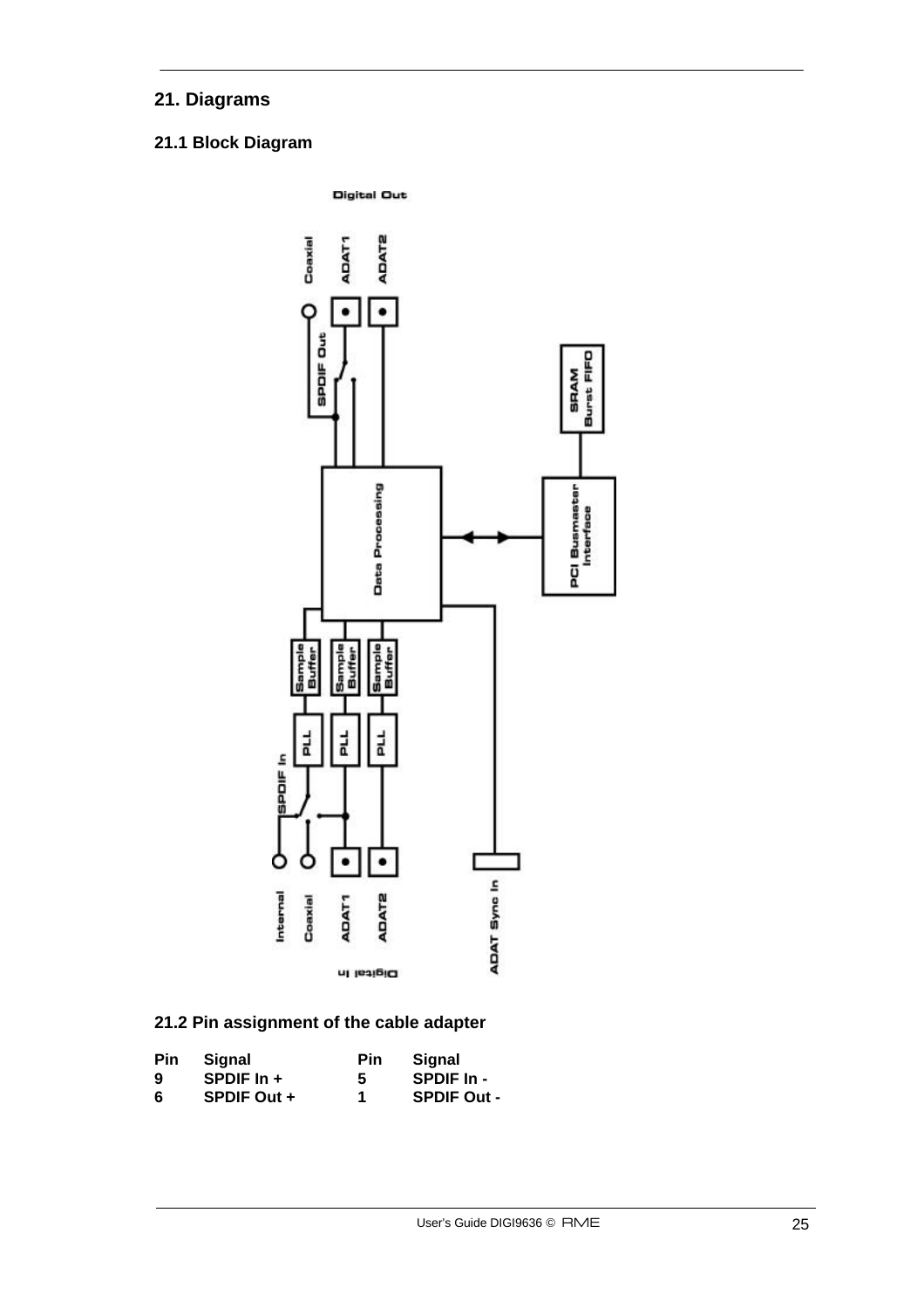# **21.3 ADAT Track Routing, ASIO at 96 kHz**

This diagram shows the signal paths in ASIO double speed mode (88.2 / 96 kHz). The devices available under ASIO have been implemented according to the hardware. Signal routing is identical for record and playback.

Device: The device name in the audio application SR: Sample Rate Device name code: Channel in ASIO host, ADAT interface, DIGI9636, card number

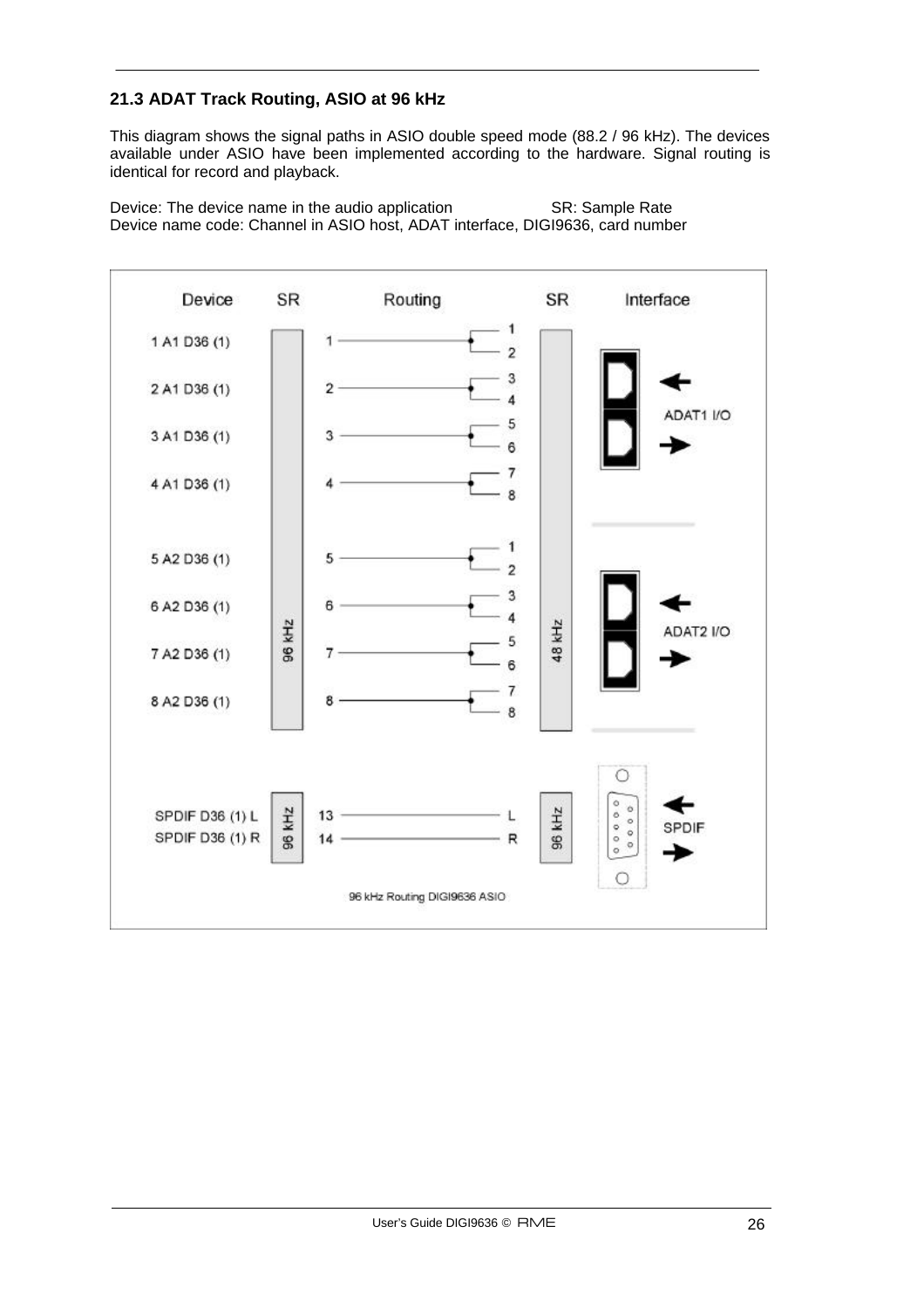## **21.4 ADAT Track Routing, MME at 96 kHz**

This diagram shows the signal paths in MME double speed mode (88.2 / 96 kHz). The devices available via wave driver have been designed to avoid conflicts in normal operation, which is why channels 5, 6, 7 and 8 of each ADAT device have been omitted. Signal routing is identical for record and playback.

Device: The device name in the audio application SR: Sample Rate